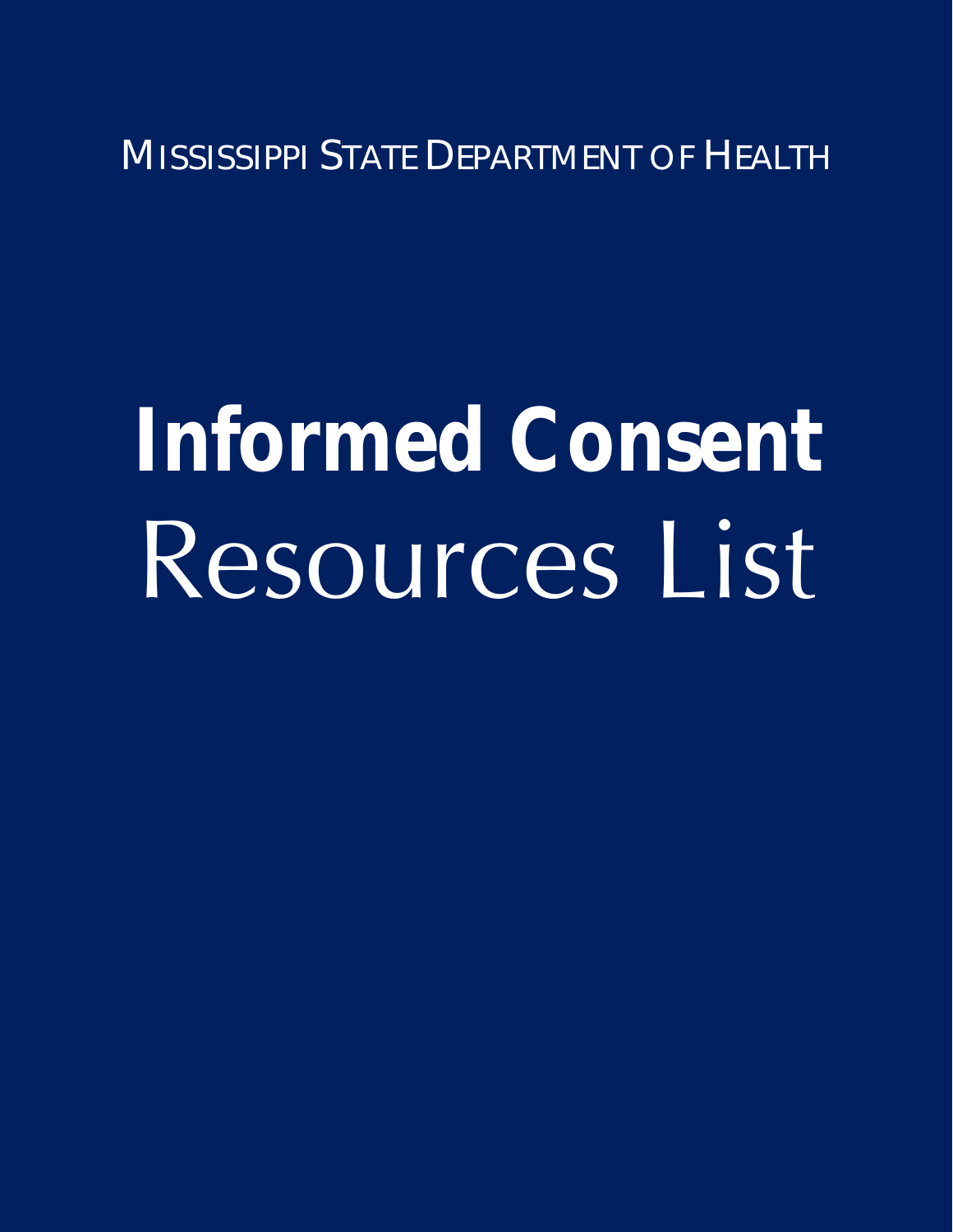#### **Mississippi State Department of Health Public Health Regions**

#### **Northern Public Health Region**

532 S. Church St. Tupelo, MS 38804 Telephone: 662-841-9015  $Fax \cdot 662 - 841 - 9142$ 

#### **Central Public Health Region**

4800 McWillie Circle Jackson, MS 39206 Telephone: 601-981-2304 Fax: 601-981-2312

#### **Southern Public Health Region**

1141 Bayview Ave., Suite 102 **Biloxi**, MS 39530 Telephone: 228-436-6770 Fax: 228-436-6781



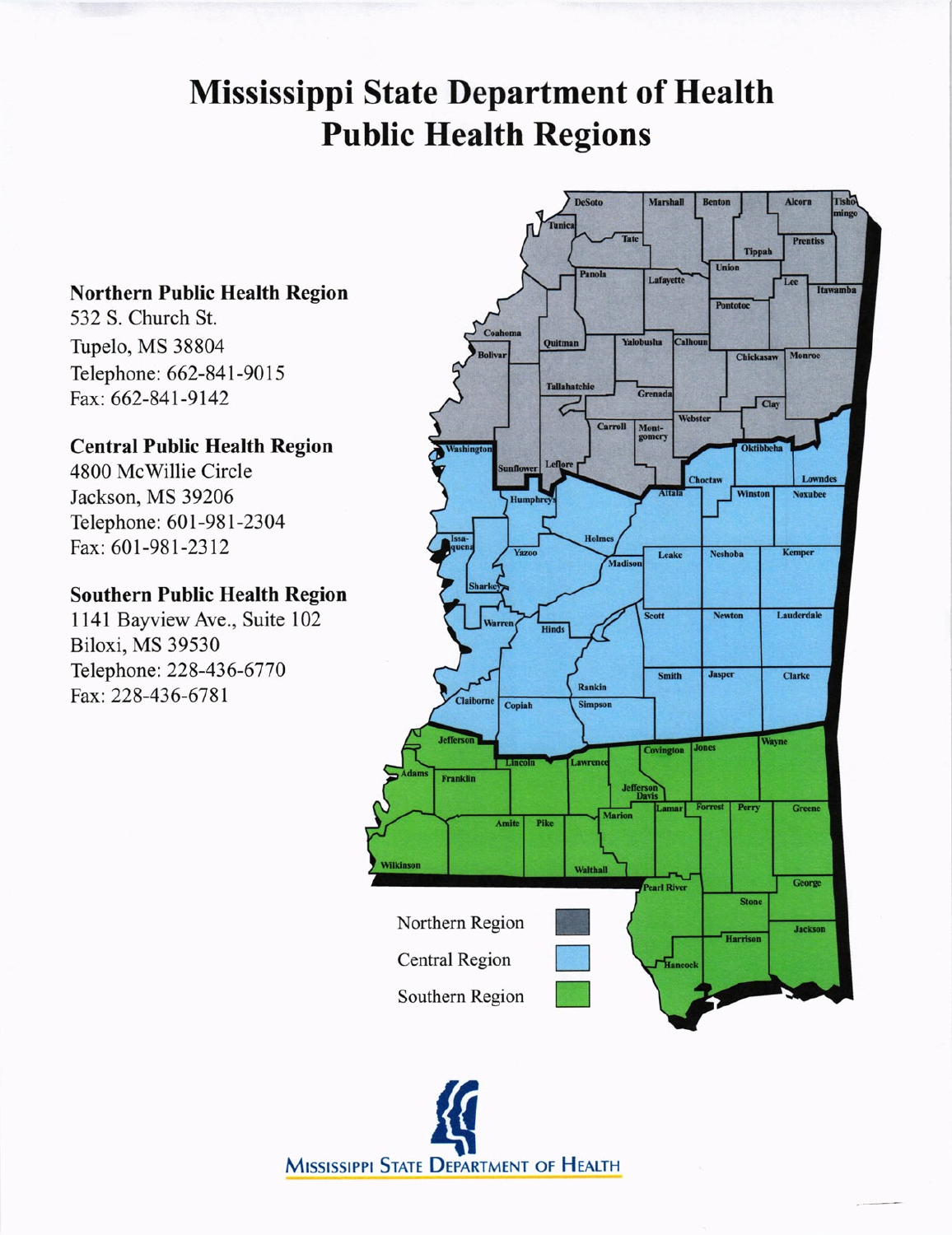#### Family Planning and Prenatal Care

County Health Departments: These offer a variety of services including pregnancy tests, counseling, maternity care, WIC Program, immunizations, family planning, some care for babies and children, including services or referral through Children's Medical Program. Contact your local department for a complete list of services.

Community Health Centers: All cHcs offer family medical care; many offer prenatal and well baby care. Contact the center in your area for specifics.

#### Crisis Pregnancv Centers

CPCs are private organizations offering pregnancy testing and counseling. CPC staff help arrange prenatal care, delivery care and, in some instances, can help secure clothing and housing. Contact local cPc for more information.

#### **Pregnancy and Maternity Counseling**

Counseling and referrals for women who need help and guidance in securing <sup>a</sup> plan for the future. Often finds "host Families or sheparding care/homes."

Licensed Maternity Homes: Maternity homes provide a place away from home for the woman who wants to leave her community for privacy or protection during pregnancy, babies are normally released for adoption. Contact individual homes for more details.

Hospitals with Delivery/Newborn Services: These hospitals provide the physical facilities for labor and childbirth. Type of services offered for complicated pregnancies and births vary. Contact local hospital for specific information about services available.

#### Licensed Adoption Agencies

Adoption agency services vary, but most offer counseling for the pregnant woman before and after delivery and locate a home for the baby when it's born. They also counsel with the adoptive family before and after placement. Contact individual agencies for specifics.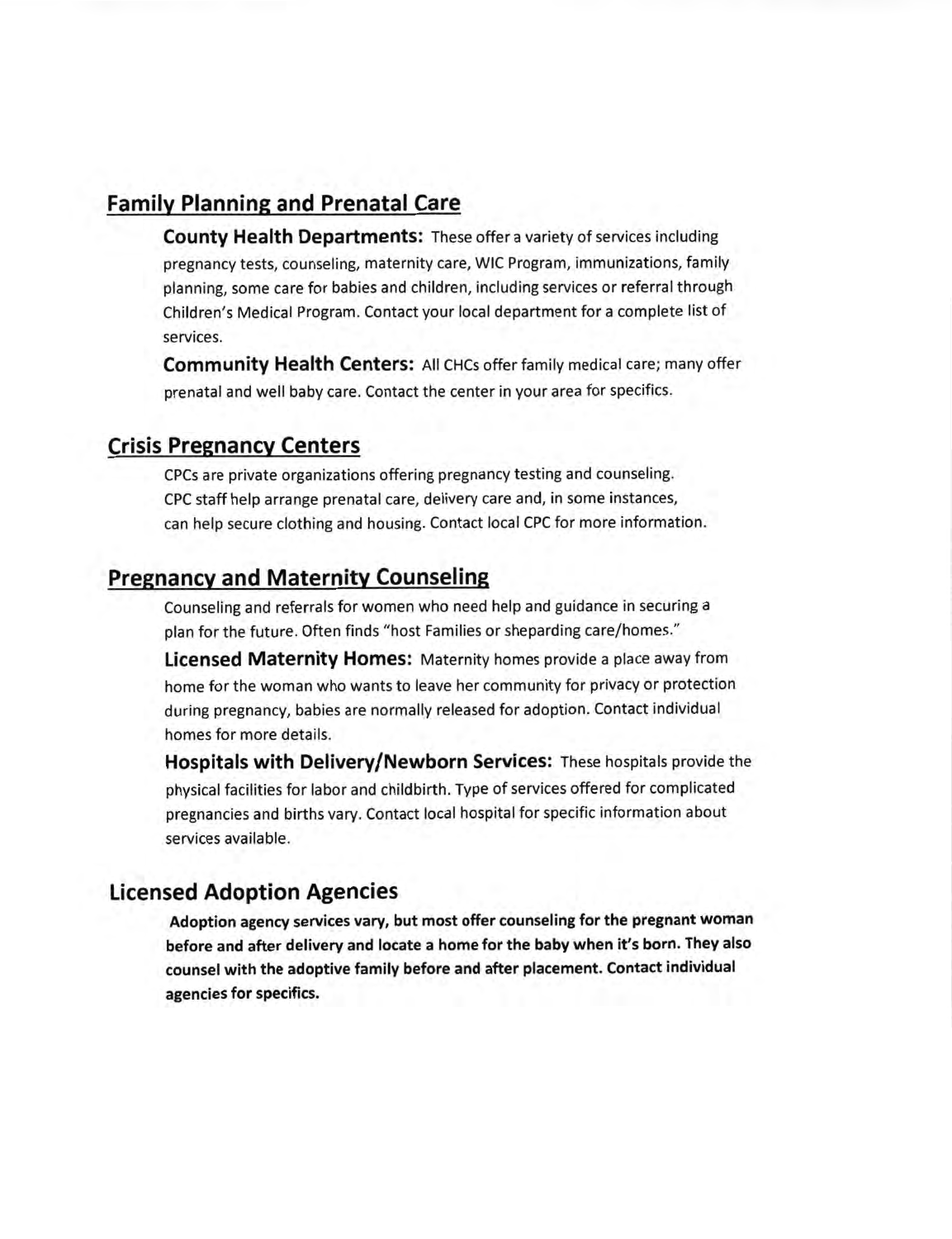## **Northern Public Health Region**

#### **Public Health Office**

532 South Church Street, Tupelo (662) 841-9015

#### **County Health Departments**

**Alcorn**  3706 Jo Ann Drive, Corinth (662) 287-6121

#### **Bolivar**

711 Third Street, Cleveland (662) 843-2706

**Calhoun**  235 S Murphree Street, Pittsboro (662) 412-3260

**Carroll** 7225 MS Hwy17, Carrollton

(662) 237-9224

**Chickasaw** 332 N Jefferson Street, Houston (662) 456-3737

325 West Main Street, Okolona (662) 447-5492

# **Clay**

138 South Division Street, West Point (662) 494-4514

**Coahoma**  1850 Cheryl Street, Clarksdale (662) 624-8316

#### **Desoto**  3212 Hwy 51 South, Suite A, Hernando (662) 429-9814

6569 Cockrum Road, Bldg A, Suite 2, Olive Branch (662) 895-3090

8705 Northwest Drive, Bldg A, Suite1, Southaven (662) 393-2775

#### **Grenada**  1240 Fairground Road, Suite A, Grenada (662) 226-3711

**Itawamba**  110 Crane Street, Fulton (662) 862-3710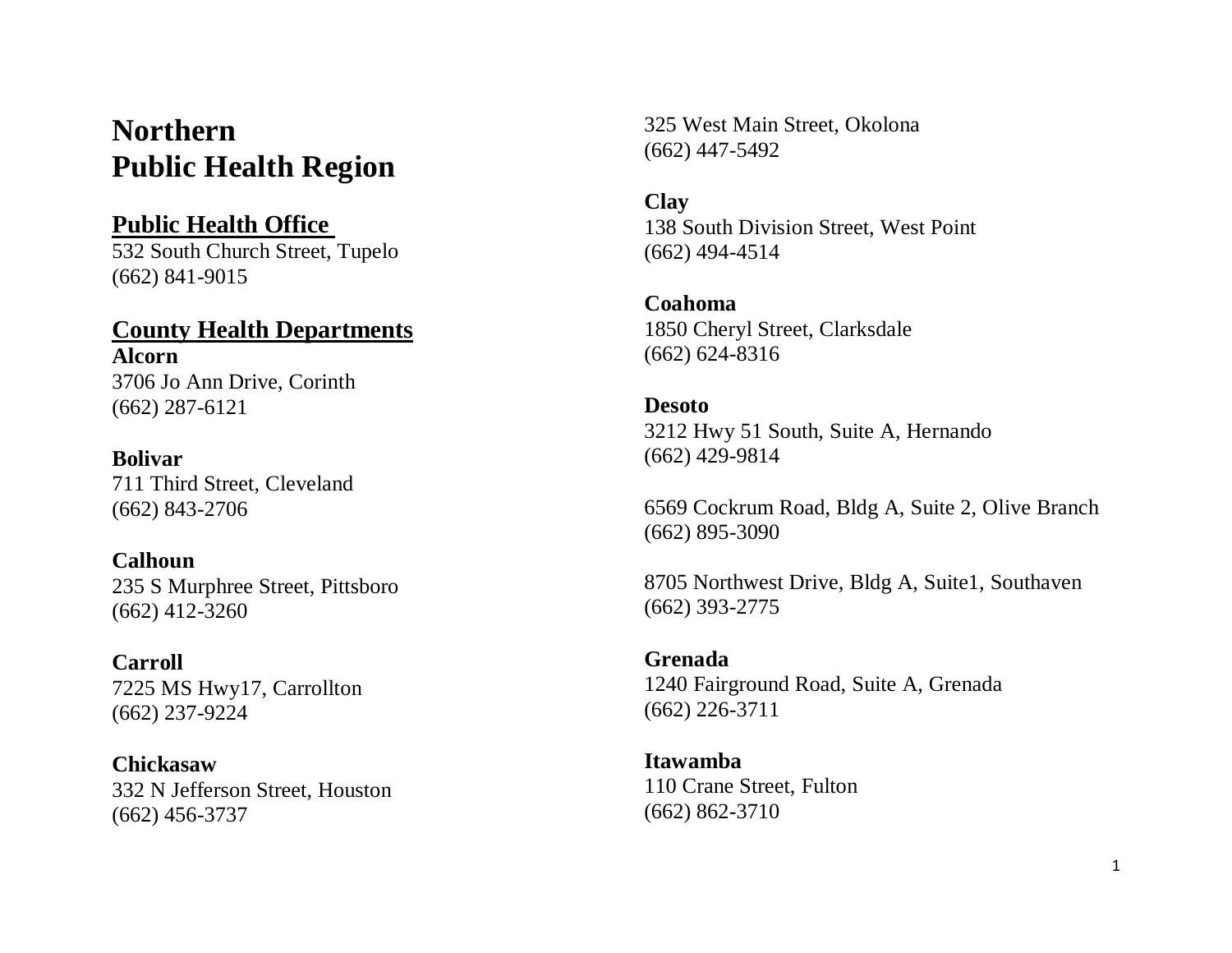**Lafayette** 101 Veterans Drive, Oxford (662) 234-5231

**Lee** 532 S Church Street, Tupelo (662) 841-9096

**Leflore**  2600 Browning Road, Greenwood (662) 453-0284

**Marshall**  225 South Market, Holly Springs (662) 252-4621

**Monroe** 1300 Hwy 25 South, Amory (662) 256-5341

302 South Chestnut Street, Aberdeen (662) 369-8132

**Montgomery**  707 Alberta Drive, Winona (662) 283-3655

**Panola**  381 Hwy 51 South, Batesville (662) 563-4616

**Pontotoc**  341 Ridge Road, Pontotoc (662) 489-1241

**Prentiss** 615 East Parker Drive, Booneville (662) 728-3518

**Quitman** 235 Chestnut Street, Marks (662) 326-2861

**Sunflower** 227 Martin Luther King Drive, Indianola (662) 887-4951

110 East Floyce Street, Ruleville (662) 756-4881

**Tallahatchie**  209 South Pleasant, Charleston (662) 647-3404

208 Wilson Street, Sumner (662) 375-8345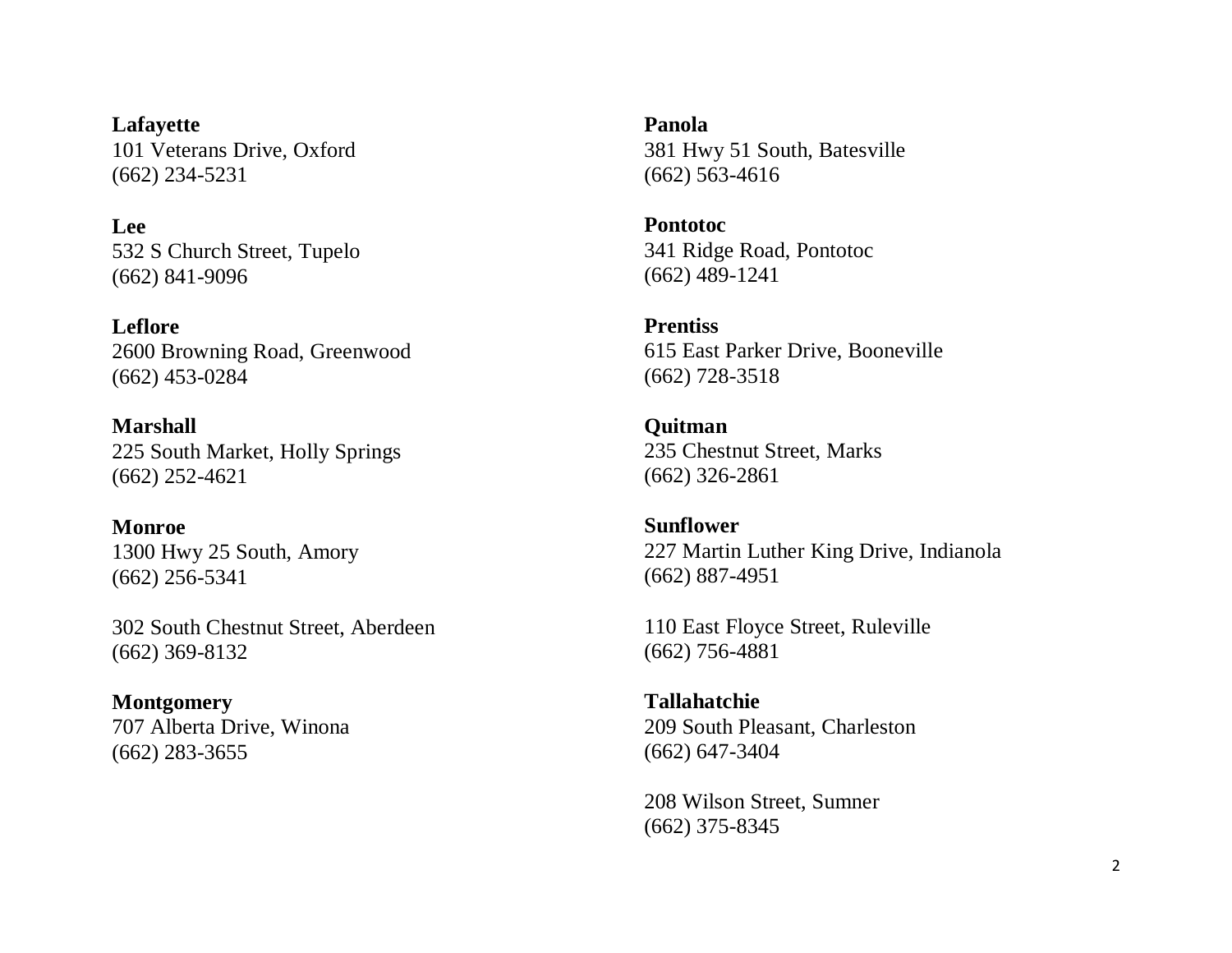**Tate**  100 Preston McKay Drive, Senatobia (662) 562 -4428

**Tippah** 129 Hospital Street, Ripley (662) 837 -3215

**Tishomingo** 1508 Bettydale Drive, Iuka (662) 423 -6100

**Tunica**  2073 Old Hwy 61 N, Tunica (662) 363 -2166

**Union** 252 Carter Avenue, New Albany (662) 534 -1926

**Webster** 57 Government Avenue, Eupora (662) 258 -3761

**Yalobusha** 645 South Main Street, Water Valley (662) 473 -1424

#### **Community Health Centers**

**Aaron E. Henry Ambulatory Care**  216 Hwy 51, Batesville (662) 563 -1858

**Aaron E. Henry Health Center**  510 Hw y 322, Clarksdale (662) 624 -4292

Aaron E. Henry Comm. Health Services Center 800 Ohio Street, Clarksdale (662) 624 -2504

**Aaron E. Henry Quitman School Base Clinic**  1362 Martin Luther King Drive, Marks (662) 483 -1327

**Aaron E. Henry Tunica School Base Clinic** 1100 Rosa Fort Street, Tunica (662) 363 -3971

**Aaron E. Henry** 1820 Peabody Street, Tunica (662) 363 -3656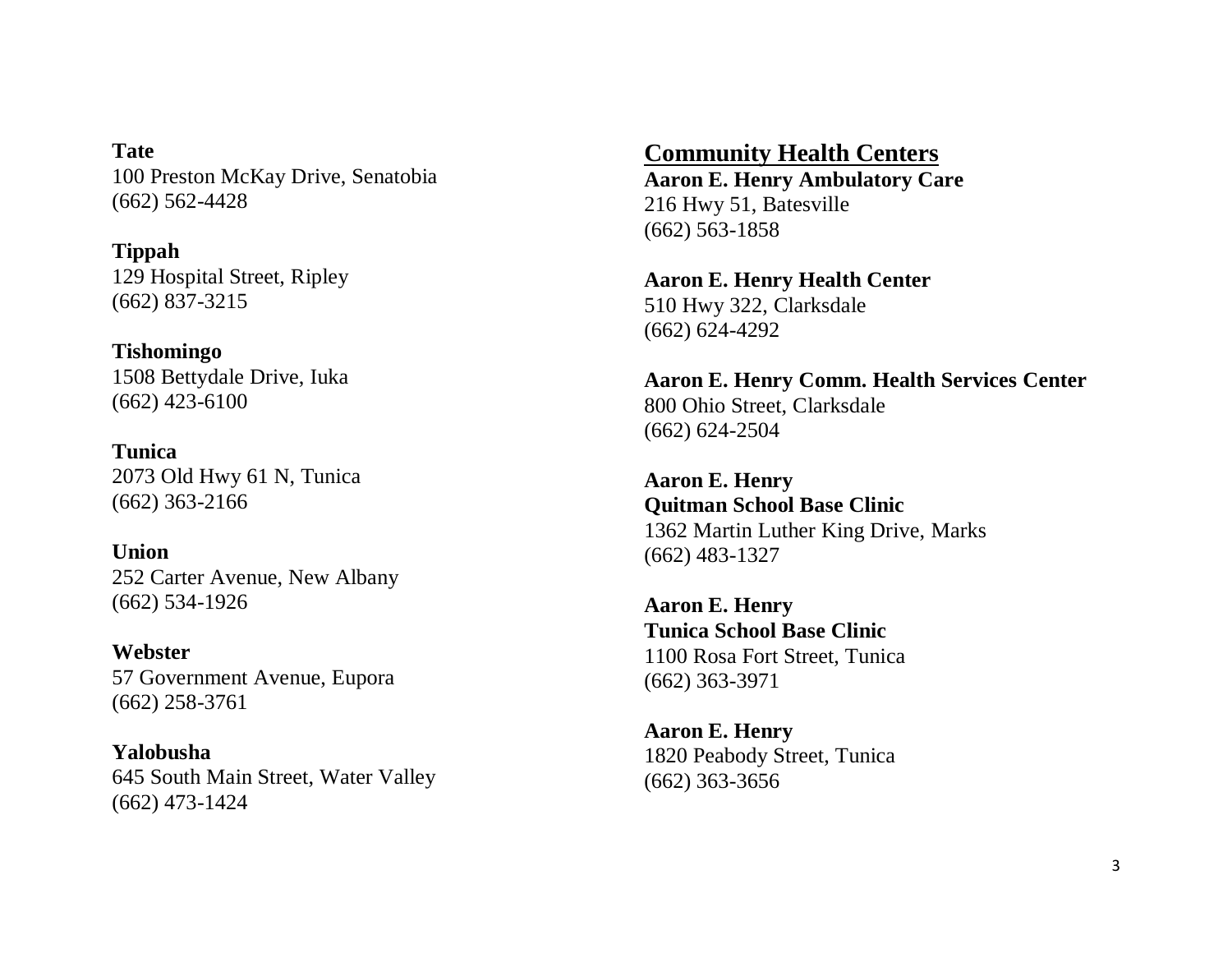#### **Access Family Health, Houlka Clinic**

106 Walker Street, Houlka (662) 568-3316

#### **Access Family Health Services**

60021 Monroe Street, Smithville (662) 651-4637

#### **Access Family Health Services**

12725 Hwy 23 North, Tremont (662) 652-3361

#### **Access Family Health Services**

499 Gloster Creek Village, Suite D1, Tupelo (662) 690-8007

#### **Delta Health Center Incorporated**

702 Martin Luther King Rd., Mound Bayou (662) 741-2151

#### **North Benton County Health Care**

15921 Boundary Street, Ashland (662) 224-8951

#### **Northeast Mississippi Health Care, Inc.**

12 East Brunswick Street, Byhalia (662) 838-2163

#### **Mallory Community Health**  201 E. Washington Street, Greenwood (662) 453-4522

#### **Mantachie Rural Health Clinic**

5681 Hwy 363, Mantachie (662) 282-4226

#### **M. J. Edwards Satellite Clinic**

643 W Service Drive, Coldwater (662) 233-5200

#### **County Human Services Offices**

**Alcorn** 2690 S Harper Road, Corinth (662) 286-2205

#### **Benton**

183 Court Street, Ashland (662) 224-6245

#### **Bolivar (East)** 212 N Pearman Avenue, Cleveland (662) 843-8311

**Bolivar (West)**  706 Bradford Street, Rosedale (662) 759-3552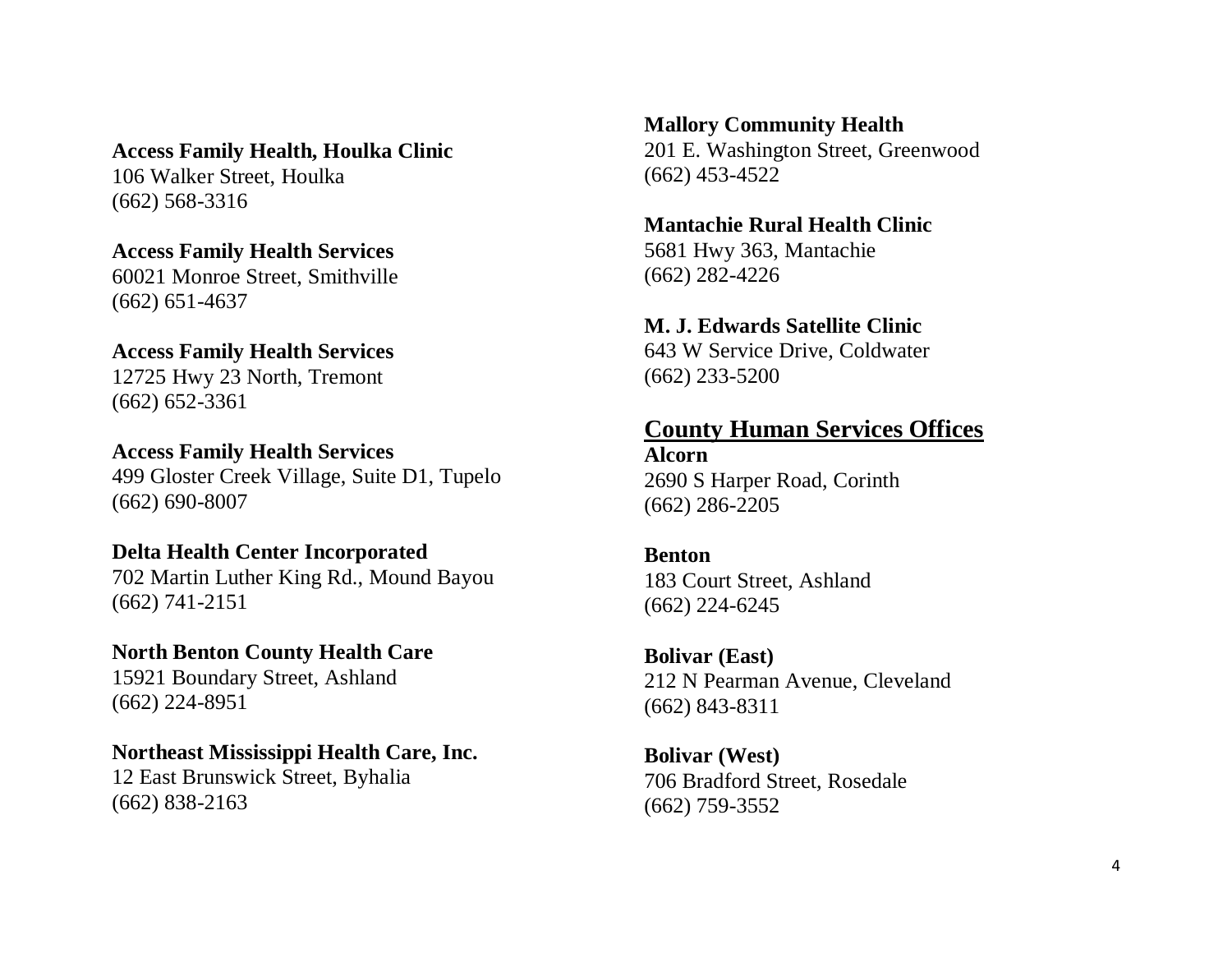**Calhoun**  237 South Murphree Street, Pittsboro (662) 412-3169

**Carroll** 205 Lee Street, Vaiden (662) 464-5961

**Chickasaw (East)**  234 W Main Street, Room 101, Okolona (662) 447-5511

**Chickasaw (West)** 745 W Church Street, Houston (662) 456-3724

**Clay** 360 Washington Street (662) 494-3843

**Coahoma**  923 Ohio Avenue, Clarksdale (662) 624-3050

**Desoto** 3210 Hwy 51 S, Hernando (662) 469-8420

**Grenada** 1240 Fairground Rd., Suite B, Grenada (662) 226-1971

**Itawamba**  305 W. Cedar Street, Fulton (662) 862-9781

**Lafayette**  819 Jackson Avenue, Oxford (662) 234-1861

**Lee** 220 South Industrial Road, Suite A, Tupelo (662) 841-9050

**Leflore**  216 Hwy 7 S, Greenwood (662) 453-3124

**Marshall** 230 East College Street, Holly Springs (662) 252-4511

**Monroe** 104 ½ N Mattubba Street, Aberdeen (662) 369-2872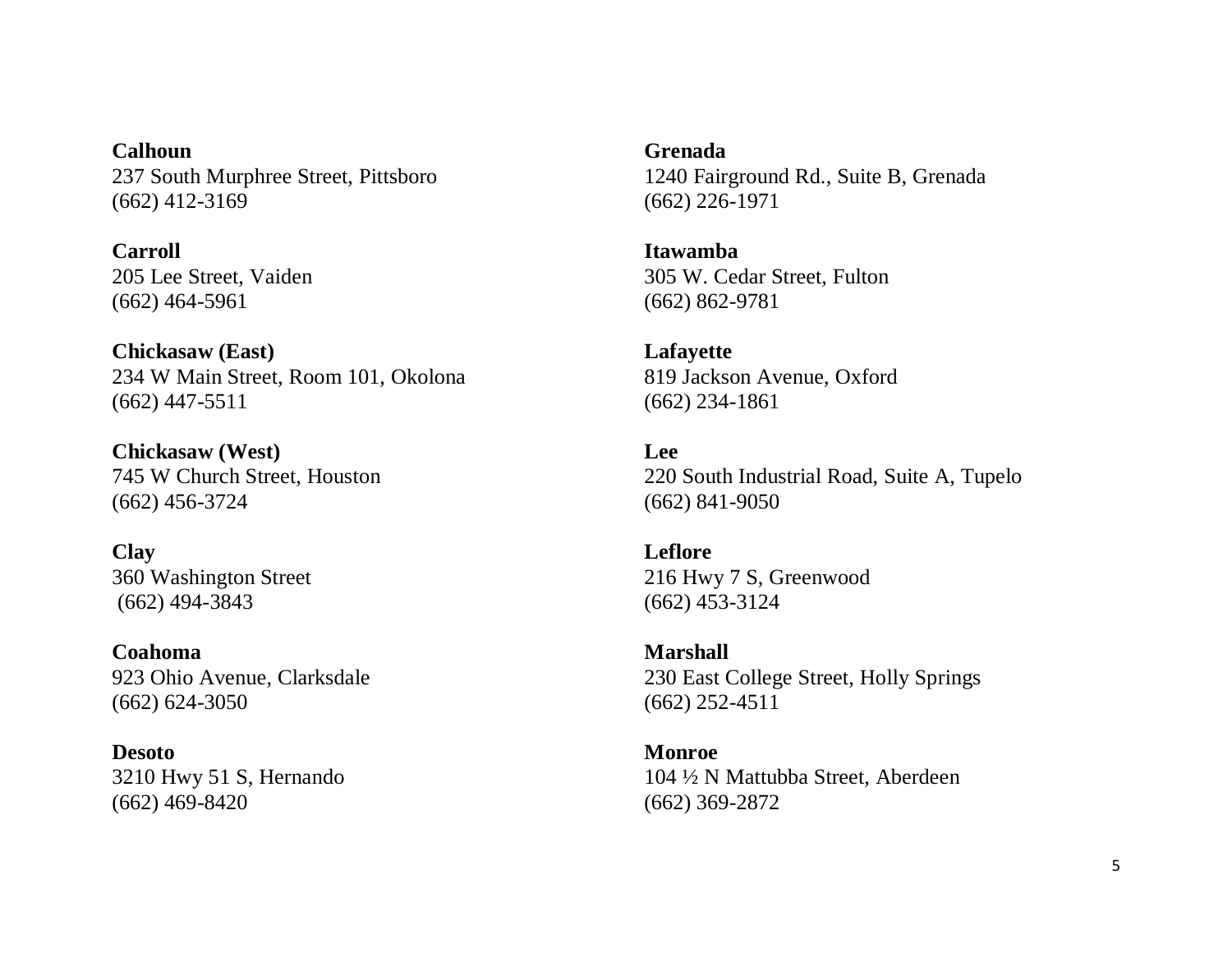**Montgomery**  705 Alberta Drive, Winona (662) 283-2922

**Panola**  275 Nosef Drive, Batesville (662) 563-6292 or (662) 563-6296

**Pontotoc**  341 C Center Ridge Drive, Pontotoc (662) 489-3923

**Prentiss** 200 Bridge Street, Booneville (662) 728-3118

**Quitman** 1054 Martin Luther King Drive, Marks (662) 326-8021

**Sunflower**  225 Martin Luther King Drive, Indianola (662) 887-2051

**Sunflower (North)**  630 Everett and Elisha Langdon Street, Ruleville (662) 756-4301

**Tallahatchie**  200 S. Market Street, Charleston (662) 647-5571

**Tate**  1428 Browns Ferry Road, Senatobia (662) 562-4478

**Tippah**  159 Bails Road, Ripley (662) 837-9307

**Tishomingo** 1008 Battleground Drive, Room 104, Iuka (662) 423-7020

**Tunica**  1490 Edwards Avenue, Tunica (662) 363-1771

**Union** 923 Fairground Spur Road, New Albany (662) 534-1984

**Webster**  53 Government Avenue, Eupora (662) 258-4771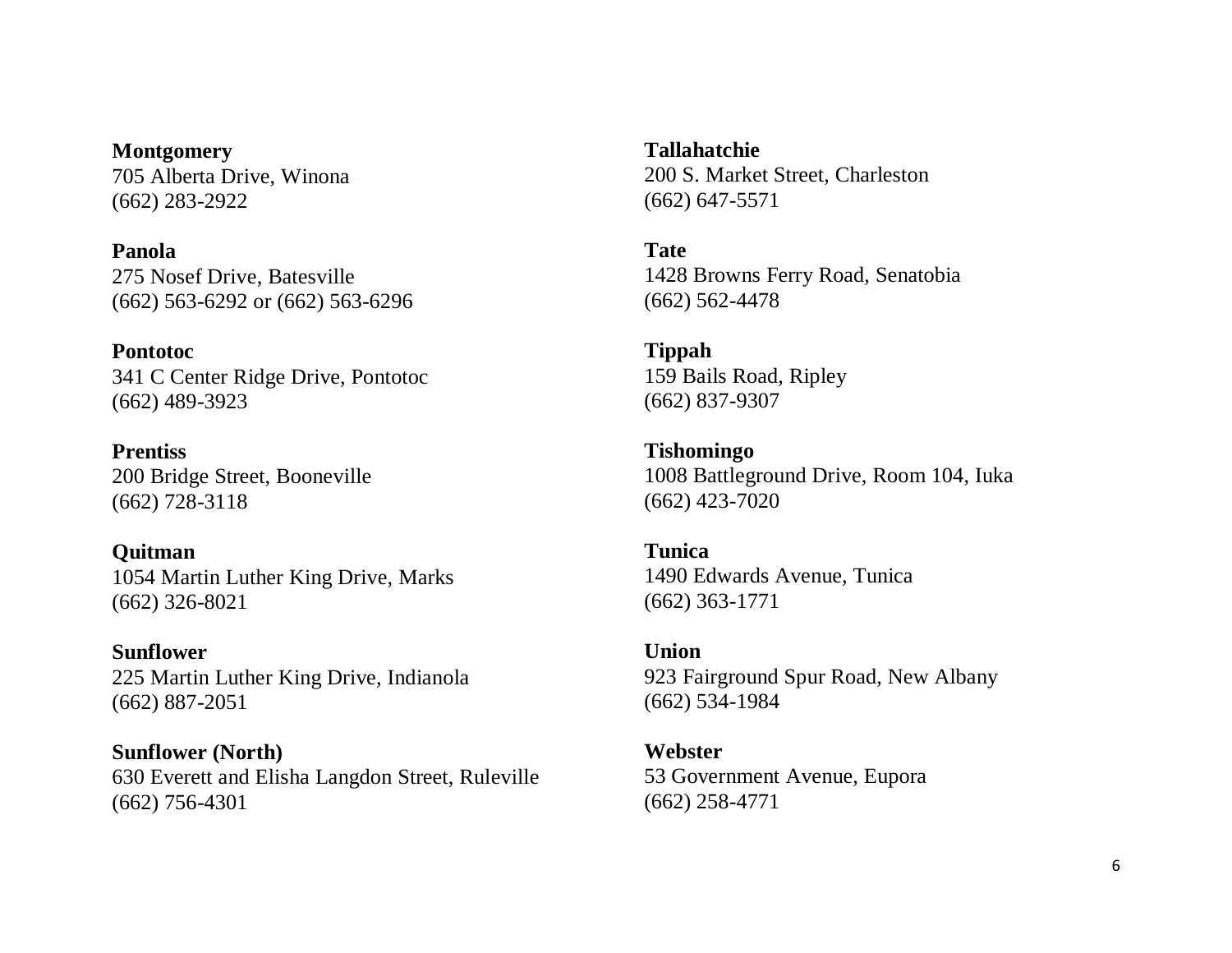**Yalobusha**  217 Frostland Drive, Water Valley (662) 473-2951

#### **Community Mental Health Centers**

**Communicare**  152 Hwy 7 South, Oxford (662) 234-7521

#### **Community Counseling Services**

1032 Hwy 50 W, West Point (662) 323-9266

#### **LIFECORE Health Group**

2434 S. Eason Blvd., Tupelo (662) 640-4595 (662) 842-9217

#### **Life Help**

2504 Browning Road, Greenwood (662) 453-6211

#### **Region One Mental Health Center**

1742 Cheryl Street, Clarksdale (662) 627-7267

**Timber Hills**  601 Foote Street, Corinth (662) 286-9883

#### **Crisis Pregnancy Centers**

**Crisis Pregnancy Center** 200 Old Road, Clarksdale (662) 627-7442

#### **First Choice Center for Women**

723 Colter Drive, New Albany (662) 534-7061

#### **New Beginnings International**

**Children's & Family Services, Inc.**  2164 Southridge Drive, Tupelo (662) 842-6752 Hotline (800) 264-2229 [www.newbeginningsadoptions.org](http://www.newbeginningsadoptions.org/)

**Oasis Medical Center**  2421 Proper Street, Corinth (662) 287-8001

#### **Parkgate Pregnancy Clinic**  100 Parkgate Extended, Tupelo (662) 841-1517 Hotline (662) 842-8000 or (800) 844-5433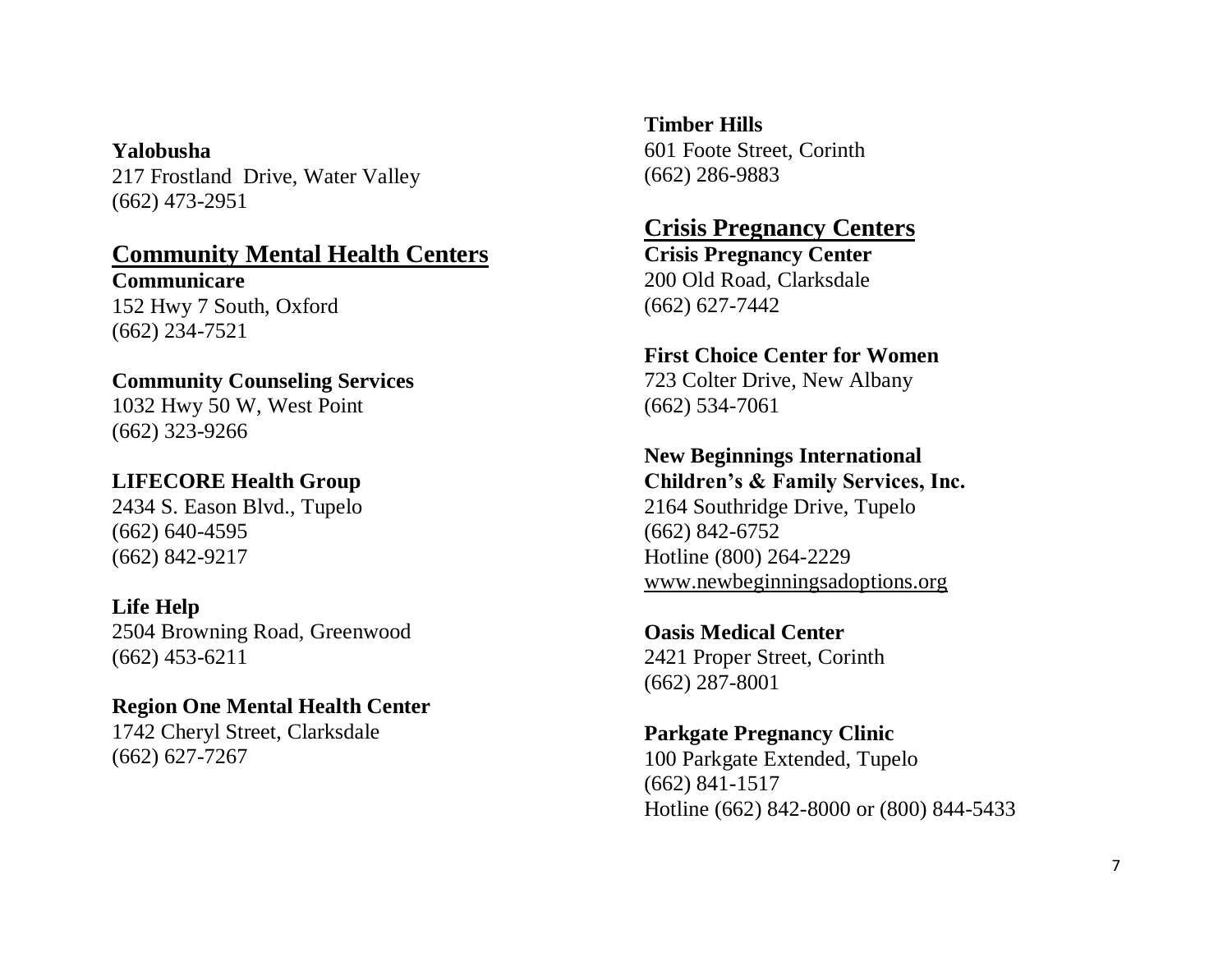#### **Pregnancy Center of Oxford**

295 CR 101, Oxford, (662) 234-4414 [www.pregnancyoxford.com](http://www.pregnancyoxford.com/)

#### **Pregnancy and Maternity Counseling**

**Canopy Children's Solutions** (800) 388-6247

## **LifeLine Children's Services**

(800) 875-5595 (601) 366-4282

#### **Licensed Maternity Homes**

## **New Beginnings International**

**Children's & Family Services, Inc.**  2164 Southridge Drive, Tupelo (662) 842-6752 (800) 264-2229 www.newbeginningsadoptions.org

#### **Licensed Adoption Agencies**

**Canopy Children's Solutions** (800) 388-6247

(601) 352-7784

#### **Life Choices of Memphis**  5575 Raleigh- LaGrange Rd, Memphis, TN 38134

(901) 388-1172 (901) 388-6262 (24hour Hot Line)

**LifeLine Children's Services**  (800) 875-5595 (601) 366-4282

#### **Mississippi Department of Child Protection Services**  (800) 821-9157

#### **AGAPE Child and Family Services, Inc.**  3160 Directors Row

Memphis, TN 38131 (901) 323-3600 [www.agapemeanslove.org](http://www.agapemeanslove.org/)

**New Beginnings International Children's & Family Services, Inc.**  2164 Southridge Drive, Tupelo (662) 842-6752 Hotline (662) 213-0369 or (800) 264-2229 [www.newbeginningsadoptions.org](http://www.newbeginningsadoptions.org/)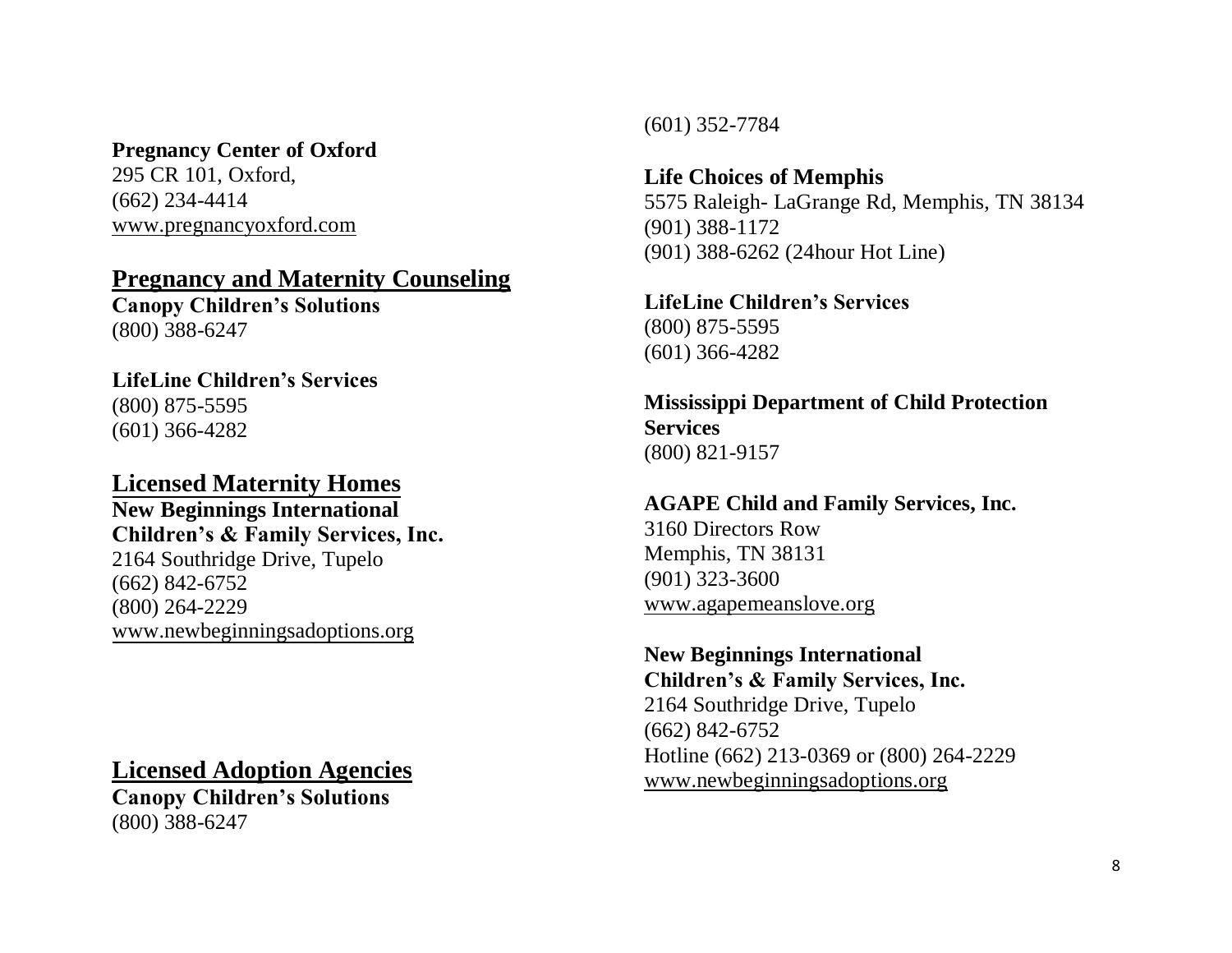**Hospitals Alliance Healthcare Systems**  1430 Hwy 4 East, Holly Springs (662) 252-1212

**Baptist Memorial Hospital**  100 Hospital Street, Booneville (662) 720-5000

**Baptist Memorial Hospital – Desoto**  7601 Southcrest Parkway Drive, Southaven

(662) 772-4000

**Baptist Memorial Hospital – North Mississippi**  2301 S Lamar Boulevard, Oxford

(662) 232-8100

**Baptist Memorial Hospital – Union County**  200 Hwy 30 West, New Albany (662) 538-7631

**Bolivar Medical Center**  901 E Sunflower Road, Cleveland (662) 846-0061

**Calhoun Health Services**  140 Burke Calhoun City Road, Calhoun City (662) 628-6611

**Clay County Medical Center**  835 Medical Center Drive, West Point (662) 495-2300

**Greenwood Leflore Hospital**  1401 River Road, Greenwood (662) 459-7000

**Magnolia Regional Health Center**  611 Alcorn Drive, Corinth (662) 293-1000

**Merit Health Batesville**  303 Medical Center, Batesville (662) 563-5611

**Merit Health Gilmore Memorial** 1105 Earl Frye Boulevard, Amory (662) 256-7111

**Merit Health Northwest Mississippi** 1970 Hospital Drive, Clarksdale

(662) 627-3211

**North Mississippi Medical Center**  830 S Gloster, Tupelo (662) 377-3000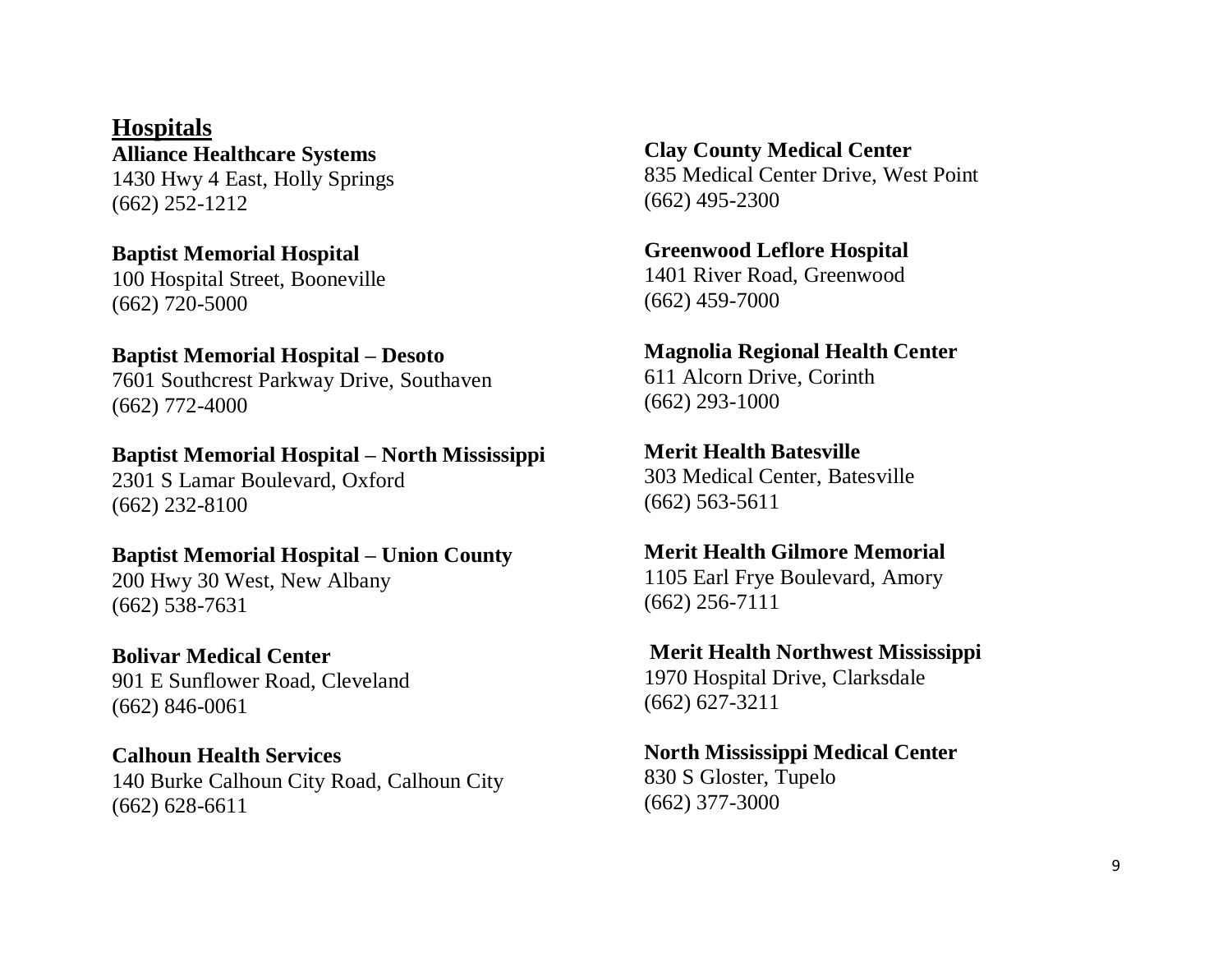**North Oak Regional Medical Center**  401 Getwell Drive, Senatobia (662) 562-3100

**North Sunflower Medical Center**  840 North Oak Avenue, Ruleville (662) 756-2711

**Pioneer Community Hospital of Aberdeen**  400 S Chestnut Street, Aberdeen (662) 369-2455

**South Sunflower County Hospital**  121 E Baker Street, Indianola (662) 887-5235

**Tallahatchie General Hospital**  201 South Market Street, Charleston (662) 647-5535

**Tishomingo Health Services, Inc.**  1777 Curtis Drive, Iuka (662) 423-6051

**Trace Regional Hospital**  1002 E Madison Street, Houston (662) 456-3700

**Tyler Holmes Memorial Hospital** 

409 Tyler Holmes Drive, Winona (662) 283-4114

**University of Ms Medical Center – Grenada**  960 Avent Drive (662) 227-7000

**Webster Health Services**  70 Medical Plaza, Eupora (662) 258-6221

## **Central Public Health Region**

## **Public Health Office**

4800 McWillie Circle, Jackson (601) 981-2304 Phone (601) 981-2312 Fax

## **County Health Departments**

**Attala** 999 Martin Luther King Drive, Kosciusko (662) 289-2351

**Choctaw**  123 Chester Street, Ackerman (662) 285-6213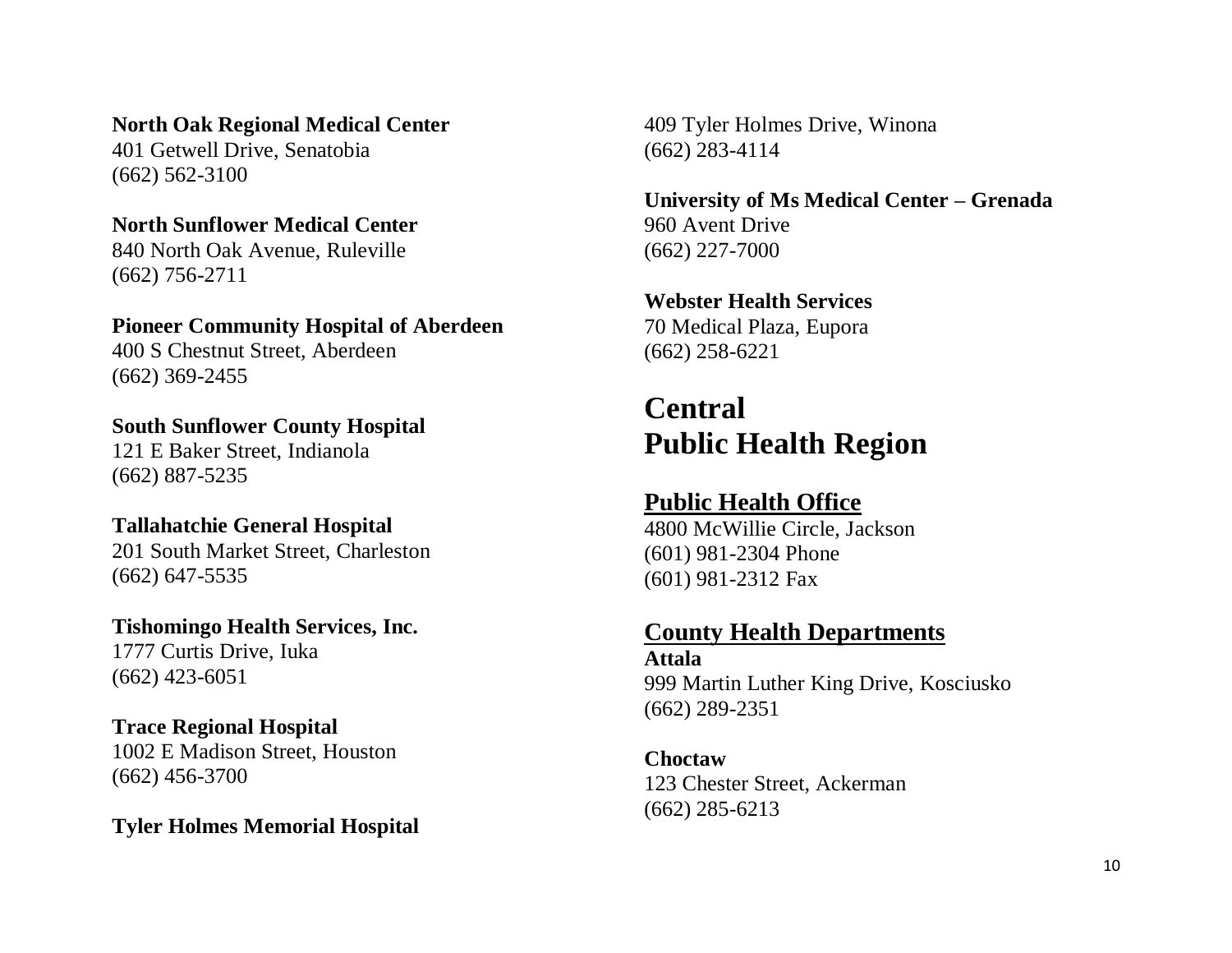**Claiborne** 902 S Market Street, Port Gibson (601) 437-5184

**Clarke**  426 West Donald, Quitman (601) 776-2149

**Copiah**  640 Georgetown Street, Hazlehurst (601) 894-2271

**Hinds** 350 W Woodrow Wilson, Suite 411, Jackson (601) 432-3070

**Holmes**  22419 Depot Street, Lexington (662) 834-1221

**Humphreys** 16463 US Hwy 49, Suite C, Belzoni (662) 247-2323

**Jasper**  2761 Hwy 15, Bay Springs (601) 764-2419

**Kemper** 14431 Hwy 16 West, DeKalb (601) 743-5865

**Lauderdale**  5224 Valley Street, Meridian (601) 693-2451

**Leake**  204 Chipley Street, Carthage (601) 267-3072

**Lowndes**  801 North Lehmberg Road, Columbus (662) 328-6091

**Madison** 309 Park Drive, Canton (601) 859-3316

**Neshoba**  1014 Holland Avenue, Philadelphia (601) 656-4371

**Newton** 15776 Hwy 15 North, Decatur (601) 635-2337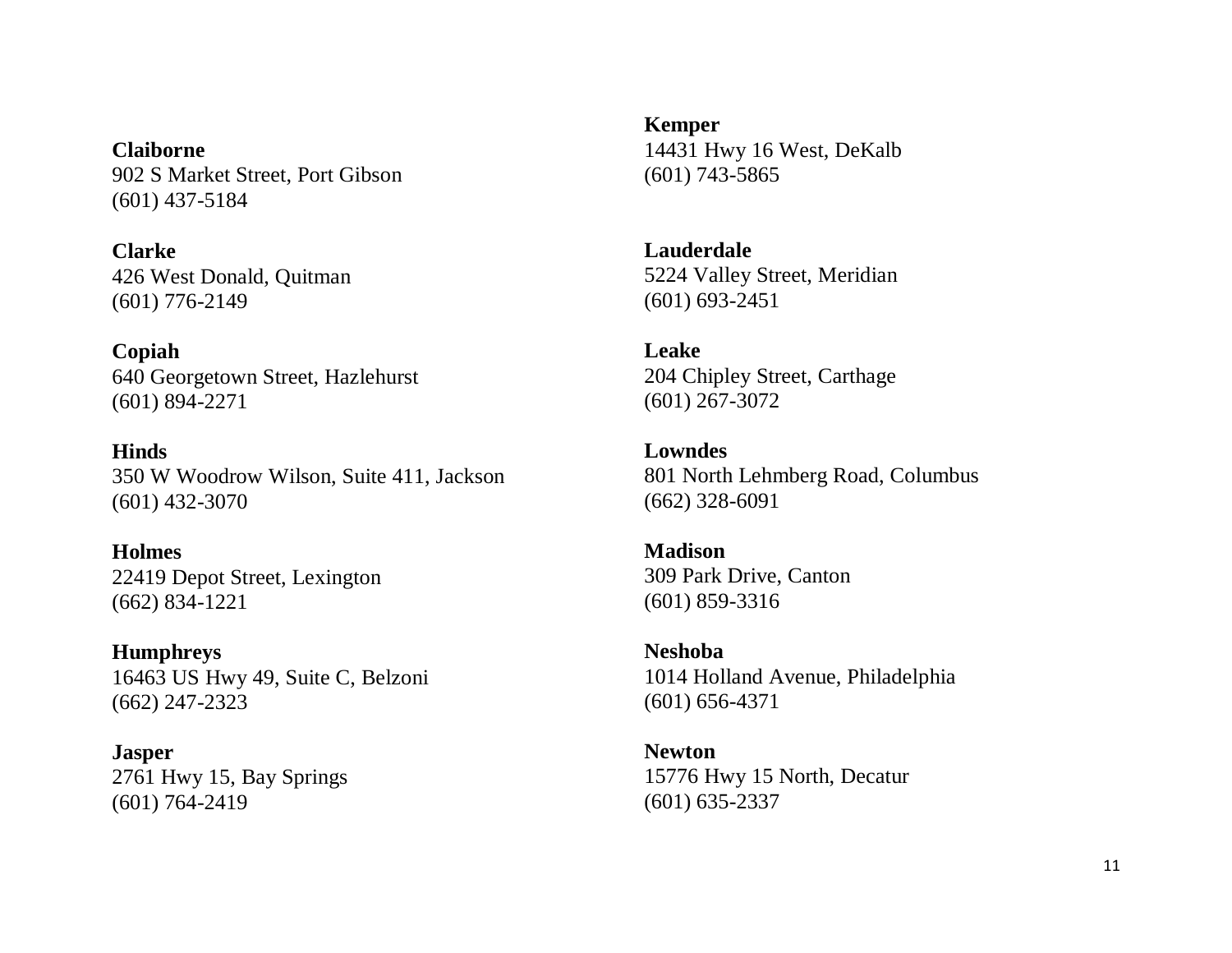**Noxubee** 5931 W Pearl Street, Macon (662) 726-4451

**Oktibbeha** 

203 Yeates Street, Starkville (662) 323-4565

#### **Rankin**

401 Parkway Drive, Pearl (601) 420-4959

#### **Scott**

519 Airport Road, Forest (601) 469-4941

235 Hwy 13 South, Morton (601) 732-8080

**Sharkey/Issaquena** 297 Race Street, Rolling Fork (601) 873-6202

**Simpson** 2789 Simpson Hwy 49, Mendenhall (601) 847-2755

**Smith** 353-A Hwy 37, Raleigh (601) 782-4472

**Warren** 807 Monroe Street, Vicksburg (601) 636-4356

**Washington** 1633 Hospital Street, Greenville (662) 332-8177

**Winston** 95 Vance Street, Louisville (662) 773-8087

**Yazoo** 230 East Broadway Street, Yazoo City (662) 746-3713

**Community Health Centers** 

**Central MS Health Services**  1134 Winter Street, Jackson (601) 948-5572

**Claiborne County Family Health Center**  2045 Hwy 61 North, Port Gibson (601) 437-3050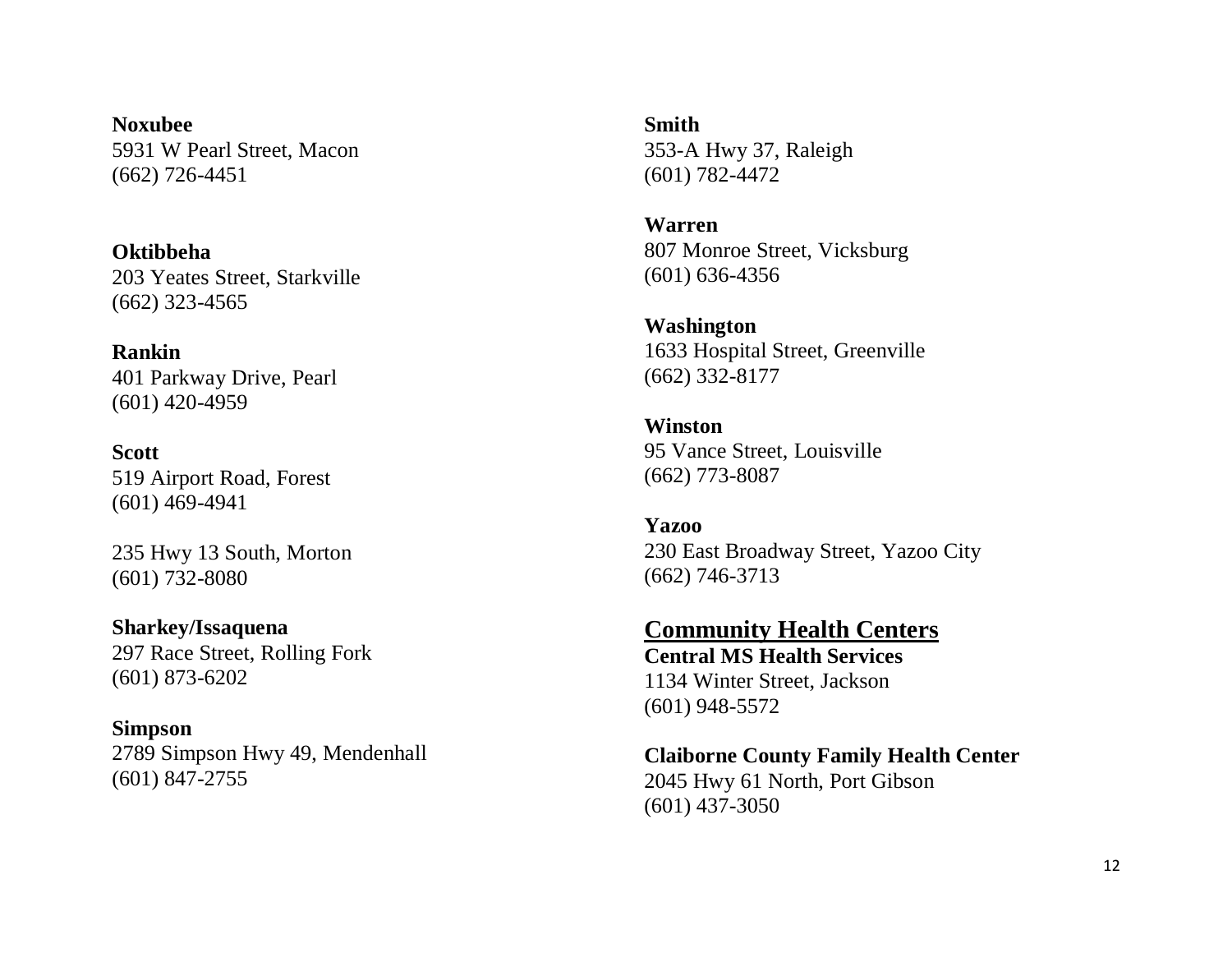**Delta Health Center Incorporated**  1705 Hospital Street, Greenville (662) 335-3991

**East Central Mississippi Health Care** 

1490 Hwy 487, Sebastopol (601) 625-7140

#### **Family Health Care Clinic**  4635 Hwy 80 East, Pearl

(601) 936-3833

**Family Health Care Clinic**  1551 W Government Street, Brandon (601) 825-3163

#### **Family Health Care Clinic**

1307-B Airport Road N, Flowood (601) 936-3485

**Family Health Care Clinic** 

1205 2nd Street, Pelahatchie (601) 854-6805

#### **G. A. Carmichael Family Health Center**

1668 West Peace Street, Canton (601) 859-5213 *Satellite* 116 N Hayden, Belzoni

(662) 247-1252 *Satellite* 1547 Jerry Clower Boulevard, Yazoo City (662) 746-6532

**Greater Meridian Health Clinic**  2701 Davis Street, Meridian (601) 693-0118

**Jackson-Hinds Comprehensive Health Center** 3502 West Northside Drive, Jackson (601) 362-5321

**Kemper Family Medical Clinic** 201 Birch Street, DeKalb (601) 743-2642

**Mallory Community Health Center**  276 Nissan Parkway, Canton (601) 855-5275

**Mallory Community Health Center**  33795 Hwy 12 E, Durant

(662) 653-0505

**Mallory Community Health Center**  17280 Hwy 17 South, Lexington (662) 834-1857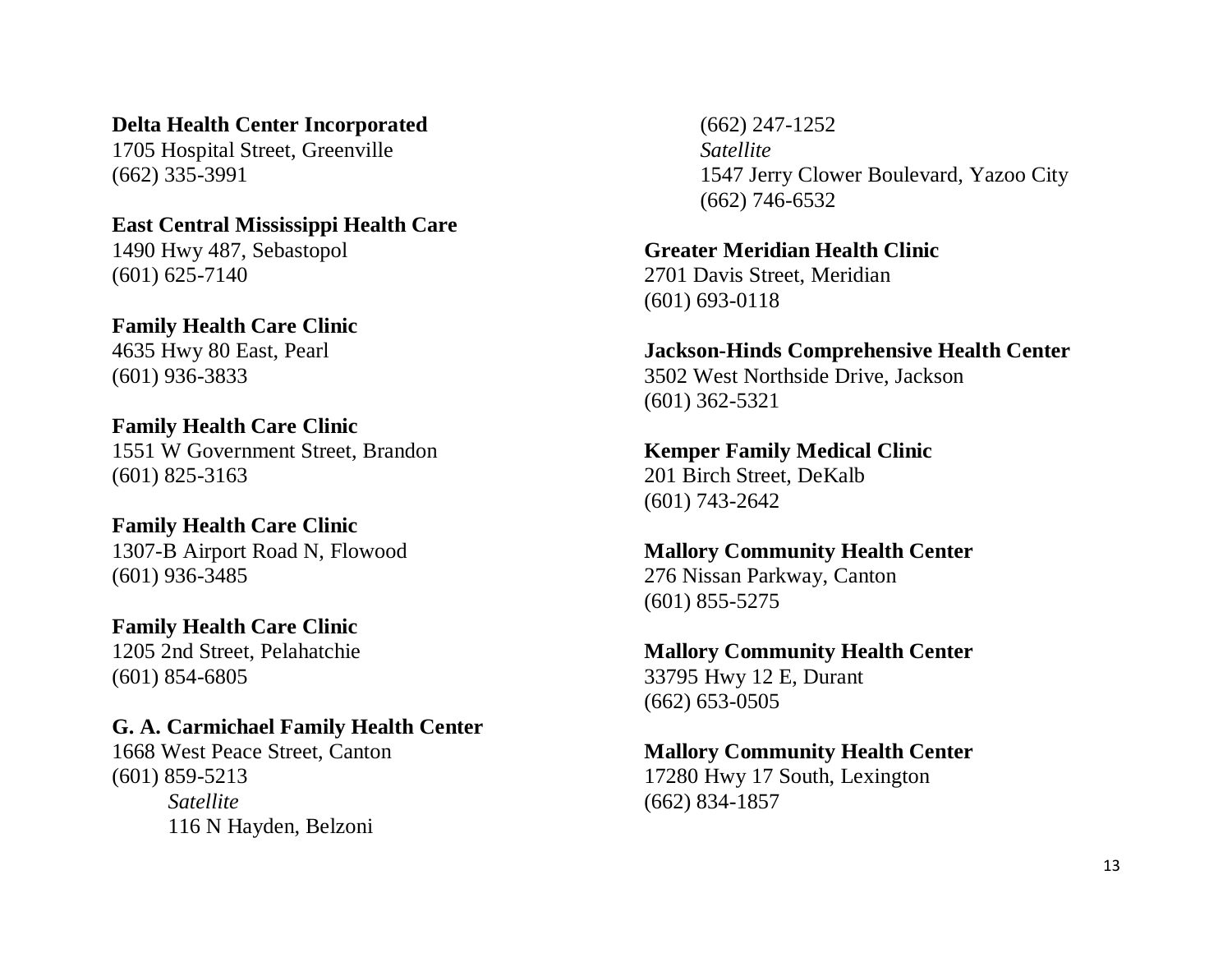**Mallory Community Health Center**  9715 Hwy 17, Lexington (662) 235-4731

**Oktibbeha Family Medical Center**  105 Felix Long Drive, Starkville

(662) 323-2911

**Outreach Health Services**  130 N High Street, Shubuta (601) 687-5859 or (601) 687-1391

**Scooba Family Medical Center**  927 Kemper Street, Scooba (662) 476-9595

**Shuqualak-Noxubee Health Center**  67 Mulberry Street, Shuqualak (662) 793-4845

**Winston County Family Medical Clinic** 199 Hwy 15 South, Suite D, Louisville (662) 779-1175

**County Human Services Offices Attala** 717 Fairground Road, Kosciusko (662) 289-4881

**Choctaw** 583 W Main, Ackerman (662) 285-6269

**Claiborne**  417 Industrial Drive, Port Gibson (601) 437-5115

**Clarke** 29 Harris Avenue, Quitman (601) 776-3756

**Copiah**  640 Georgetown Street, Suite 2, Hazlehurst (601) 894-2321

**Hinds**  4777 Medgar Evers Blvd., Jackson (601) 362-9892

**Hinds-Midtown Branch**  215 McTyre Street, Jackson (601) 355-5536

**Holmes**  22545 Depot Street, Lexington (662) 834-3142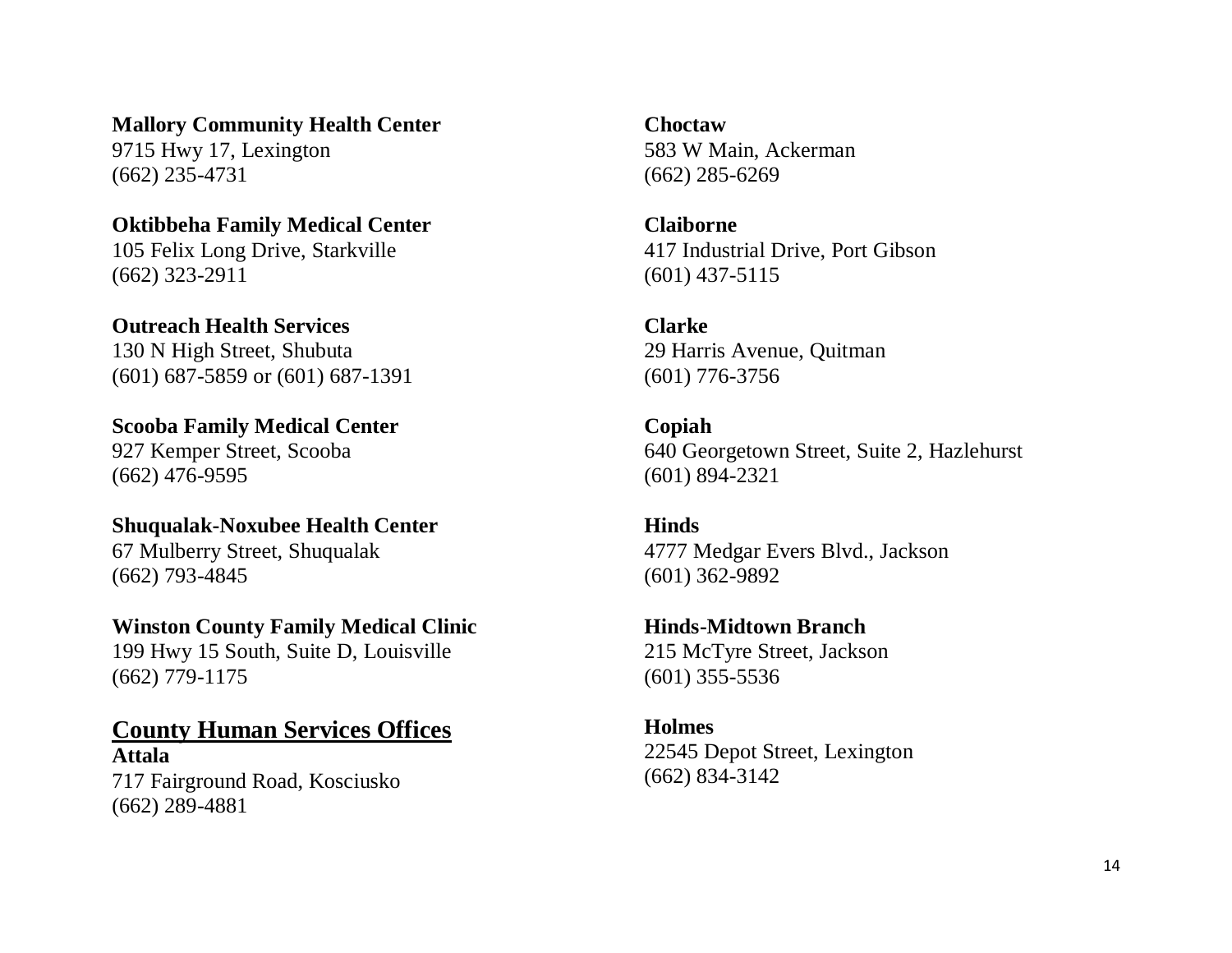**Humphreys** 16463 Hwy 49 N, Belzoni (662) 247-1861

**Issaquena** 129 Court Street, Mayersville (662) 873-6296

**Jasper**  37 West 8th Avenue, Bay Springs (601) 764-2151

**Kemper**  14608 Hwy 39 North, DeKalb (601) 743-5826

**Lauderdale**  5224 Valley Street, Meridian (601) 483-3337

**Leake**  201 W M Chipley Street, Carthage (601) 267-3242

**Lowndes**  1604 College Street, Columbus (662) 328-5278

**Madison** 867 Martin Luther King Drive, Canton (601) 859-1276

**Neshoba**  1016 Holland Avenue, Philadelphia (601) 656-1451

**Newton** 14712 Hwy 15 South, Decatur (601 635-4490

**Noxubee** 601 West Pearl Street, Macon (662) 726-5884

**Oktibbeha** 213 Yeates Street, Starkville (662) 323-1566

**Rankin** 603 Marquette Road, Brandon (601) 825-8820

**Scott** 521 Airport Road, Forest (601) 469-1628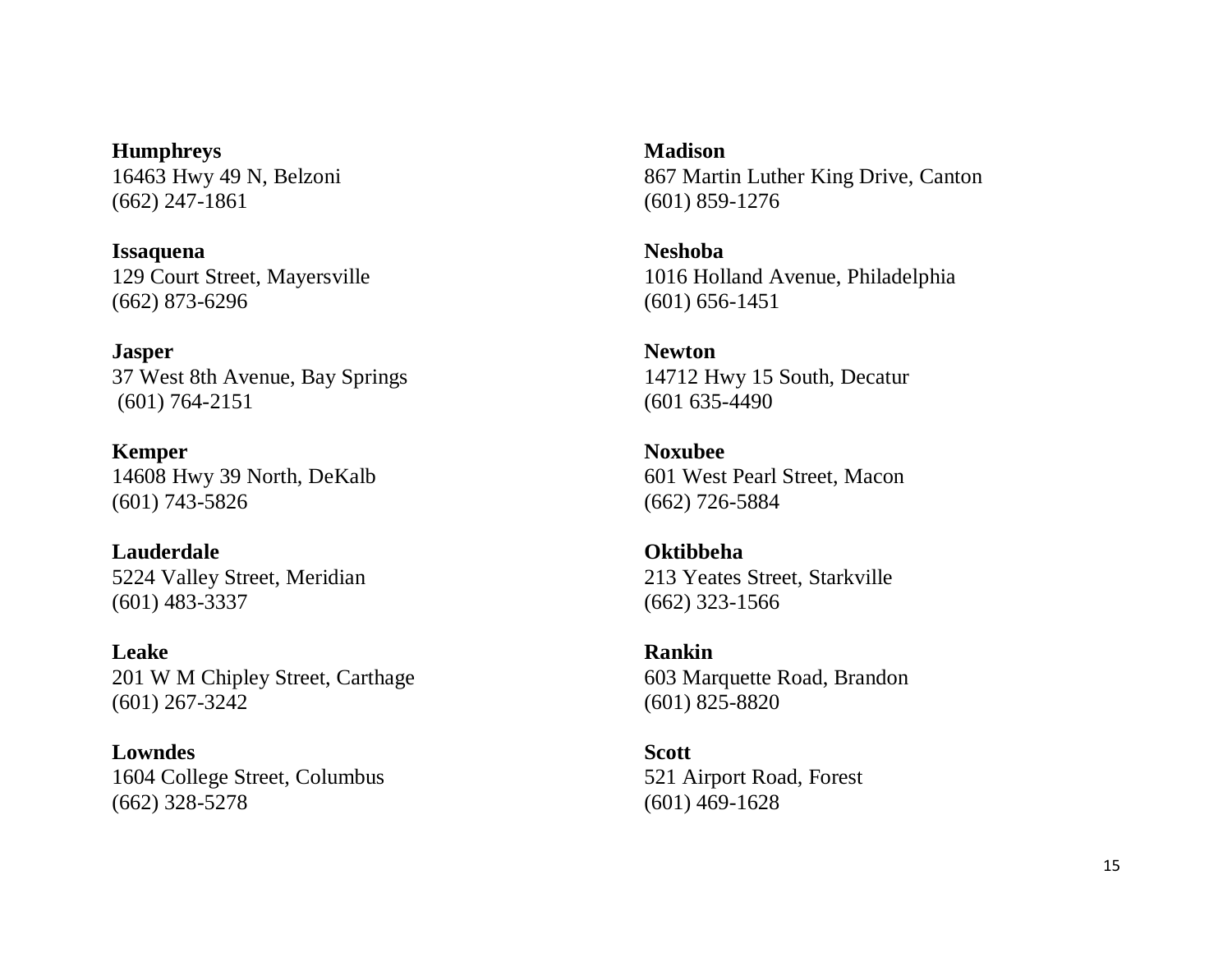**Sharkey**  613 Martin Luther King Jr. Street, Rolling Fork (601) 873-2655

**Simpson** Multiple-Purpose Building 109 West Pine, Suite 1, Mendenhall (601) 847-3815

#### **Smith**

353 Hwy 37, Raleigh (601) 782-4505

**Warren** 1316 Openwood Street, Vicksburg (601) 636-1512

**Washington** 925 Main Street, Greenville (662) 335-6051

**Winston**

458 Vance Street, Louisville (662) 773-8034

**Yazoo** 1315 Grady Avenue, Yazoo City (601) 746-5821

## **Community Mental Health Centers**

**Region 8 Mental Health Services**  613 Marquette Road, Brandon (601) 825-8800, (601) 824-0342

**Hinds Behavioral Health Services**  3450 Hwy 80 West, Jackson (601) 321-2400

**Warren-Yazoo Mental Health Services**  3444 Wisconsin Avenue, Vicksburg (601) 638-0031

**Weems Community Mental Health Center**  1415 College Drive, Meridian (601) 483-4821

**Crisis Pregnancy Centers Life Choices Pregnancy Center**  112 7th Street North, Columbus

(662) 327-0500 or (662) 327-0501

**Starkville Pregnancy Care Center**  301B Academy Road, Starkville (662) 324-7011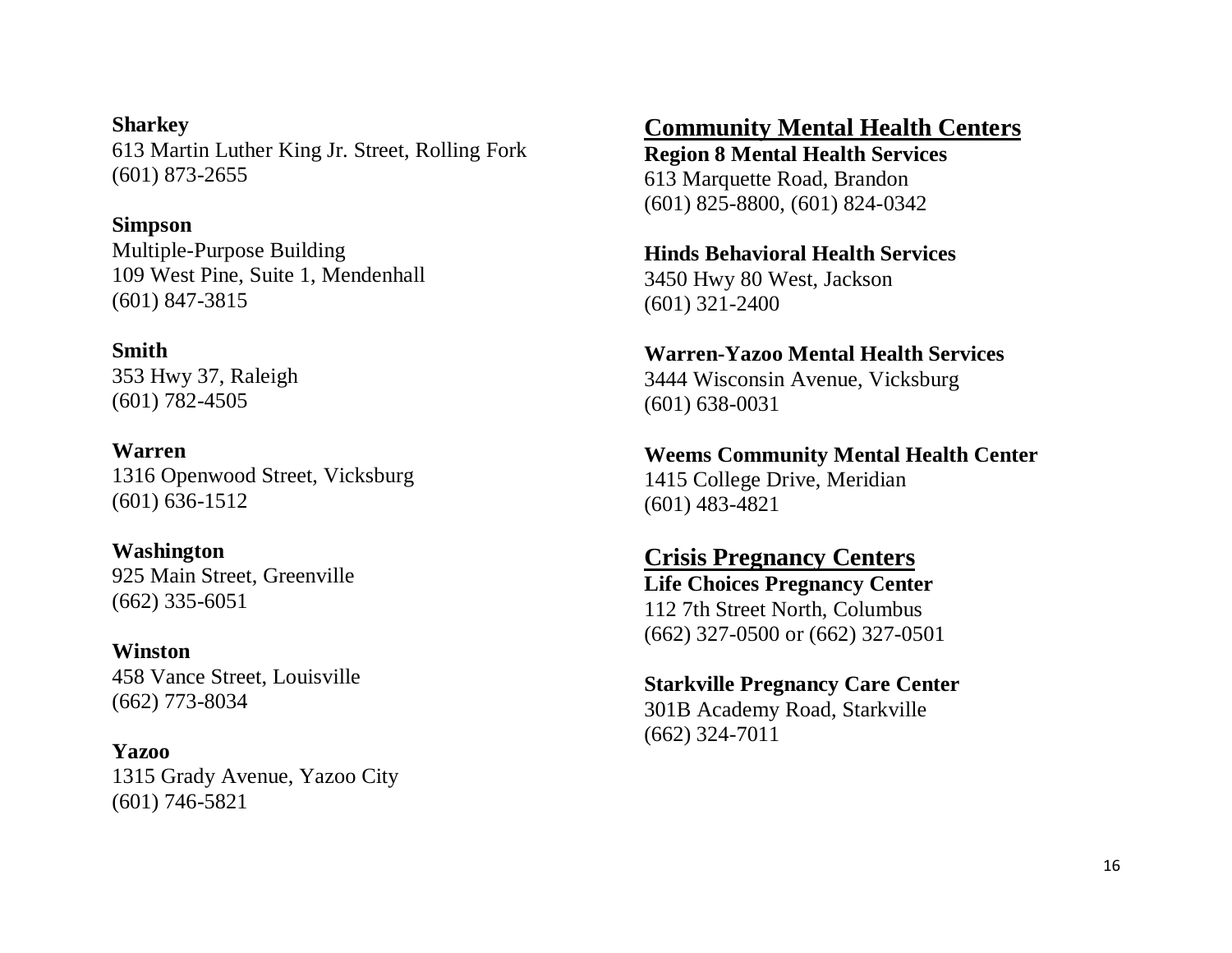**Lifeline Children's Services**  2624 Southerland Drive, Jackson (601) 366-4282

**Birthright of Jackson Incorporated**  644 Lakeland East Drive, Ste. C, Flowood (601) 371-7711 or (800) 550-4900

**Catholic Charities** 200 N Congress Street, Suite 100, Jackson (601) 355-8634 or (800) 844-8655

**Center for Pregnancy Choices**  3627 Hwy 80 East, Pearl (601) 939-9009

**Center for Pregnancy Choices-Metro**  114 Office Park Plaza, Jackson (601) 713-3113 (24 Hour Hotline)

**Center for Pregnancy Choices-Vicksburg**  1401 Adams Street, Vicksburg (601) 638-2778

**Pro Life Mississippi**  114 Office Park Plaza, Suite B, Jackson (601) 956-8636

**CPC Pregnancy and Family Resource Center** 913 Valley View Drive, Philadelphia (601) 656-9712

**Center of Hope**  520 Airport Road, Forest (601) 469-1230

#### **Pregnancy and Maternity Counseling**

**Bethany Christian Services of Mississippi**  2624 Southerland Drive, Jackson (601) 366-4282

**Canopy Children's Solutions**  (800) 388-6247

**Catholic Charities**  (800) 844-8655

**Licensed Maternity Homes**

None in Central Public Health Region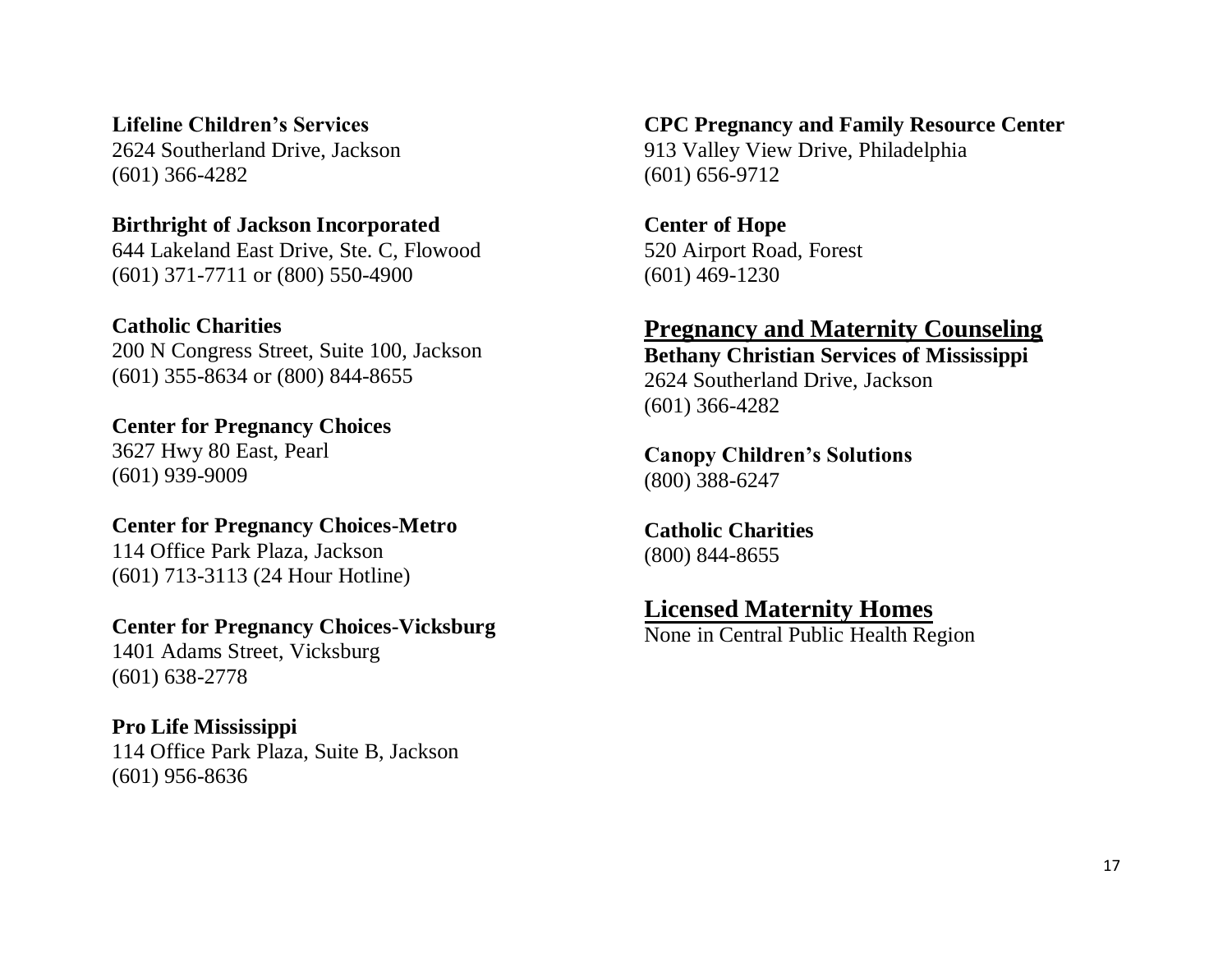#### **Licensed Adoption Agencies**

**Canopy Children's Solutions** 1801 North West Street, Jackson (601) 352 -7784 or (800) 388 -6247 (601) 968 -0028 Fax [www.mchscares.org](http://www.mchscares.org/)

#### **Catholic Charities**

200 N Congress Street, Suite 100, Jackson (601) 355 -8634 (601) 960 -8493 Fax [www.catholiccharitiesjackson.org](http://www.catholiccharitiesjackson.org/)

#### **Lifeline Children's Services**

2624 Southerland Street, Jackson (601) 366 -4282 or (800) 875 -5595 [www.lifelinechild.org](http://www.lifelinechild.org/)

**Mississippi Department of Child Protection Services**  (800) 821 -9157

#### **Mississippi Department of Human Services Adoption Unit** (601) 359 -4980

**Sunnybrook Children's Home** 222 Sunnybrook Road, Ridgeland (601) 856 -6555

#### **Beacon House Adoption Services**

5917 Jones Creek Road, Suite 100B Baton Rouge, LA 70817 (225) 753 -5551 or 1(888) 987 -6300 (225) 753 -6866 Fax www.beaconhouseadoption.com

#### **Acorn Adoption Agency, Inc.**

1 Sanctuary Blvd, Suite 301B Mandeville, LA 70471 (985) 626 -3800 (985) 626 -3801 Fax www.acornadoption.info

#### **Hospitals**

**Alliance Health System** 5000 Hwy 39 North, Meridian (601) 483 -6211

#### **Anderson Regional Medical Center**  2124 14th Street, Meridian (601) 553 -6000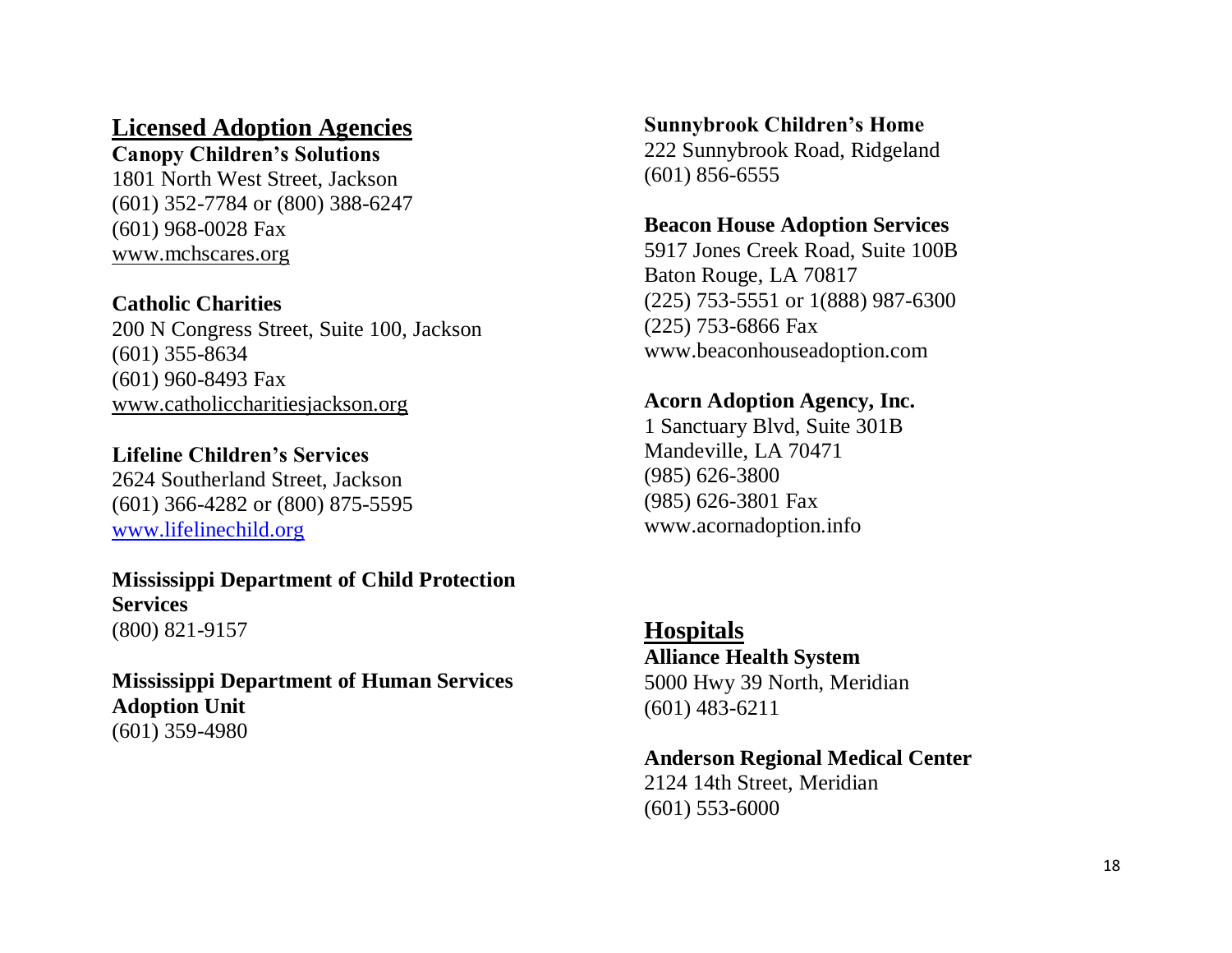**Baptist Memorial Hospital/Golden Triangle** 

2520 5th Street North, Columbus (662) 244-1500

**Baptist Medical Center - Leake**  310 Ellis Street, Carthage (601) 267-1100

**Choctaw Regional Medical Center**  8613 Hwy 12, Ackerman (662) 285-4400

**Claiborne County Hospital**  123 McComb Avenue, Port Gibson (601) 437-5141

**Delta Regional Medical Center**  1400 E Union Street, Greenville (662) 378-3783

**Delta Regional Medical Center (West Campus)** 300 S Washington Avenue, Greenville (662) 334-2169

**Hardy Wilson Memorial Hospital**  233 Magnolia Street, Hazlehurst (601) 894-4541

**H. C. Watkins Memorial Hospital** 605 S Archusa Avenue, Quitman (601) 776-6925

**Holmes County Hospital & Clinics** 239 Bowling Green Road, Lexington (662) 834-1321

**Jasper General Hospital**  15 South 6th Street, Bay Springs (601) 764-2101

**King Daughters Hospital -Yazoo City**  823 Grand Avenue, Yazoo City (601) 746-2261

**Laird Hospital**  25117 Hwy15, Union (601) 774-8214

**Merit Health Central**  1850 Chadwick Drive, Jackson (601) 376-1000

**Merit Health Madison** 161 River Oaks Drive, Canton (601) 855-4000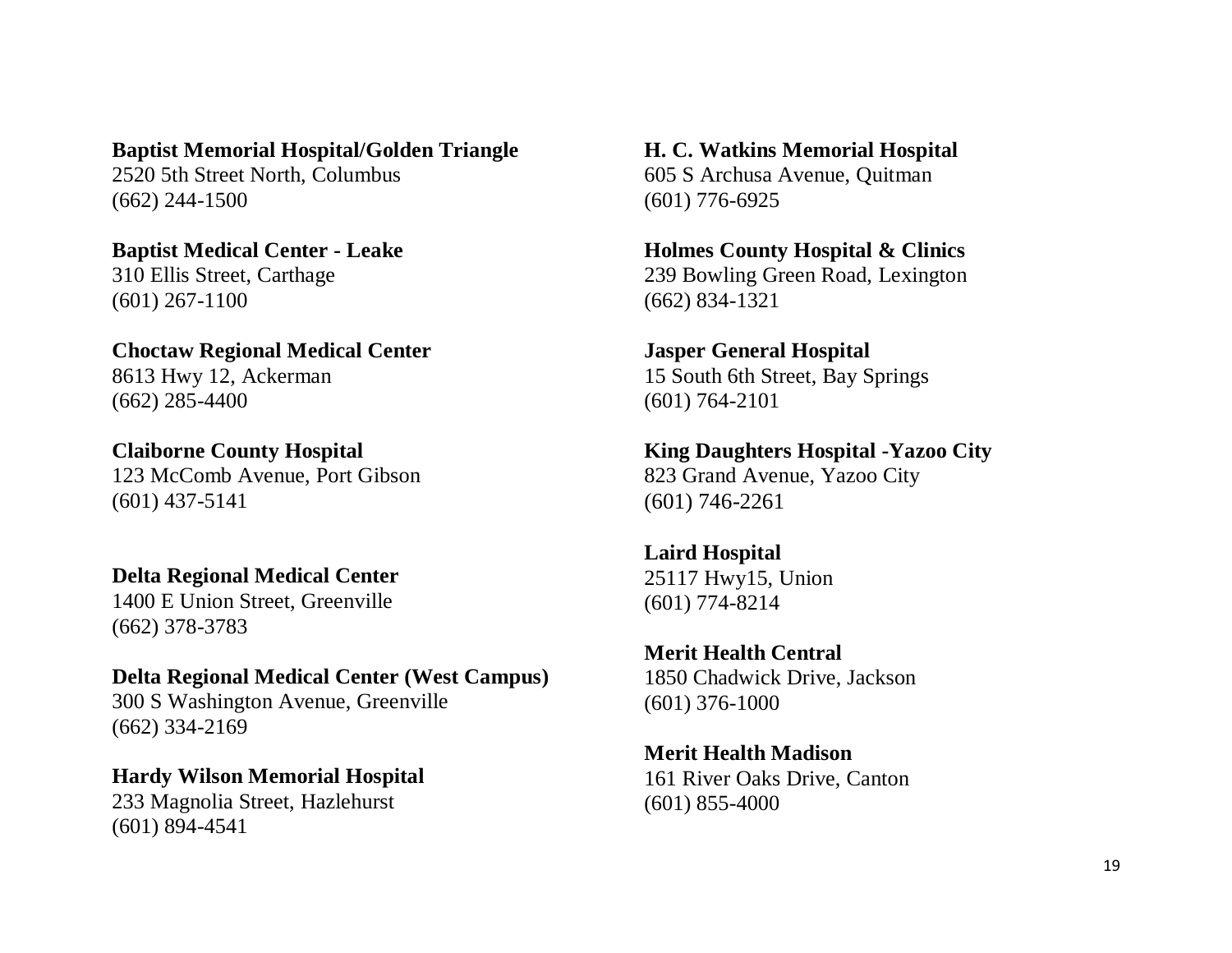**Merit Health Rankin**

350 Crossgates Blvd., Brandon (601) 825-2811

#### **Merit Health River Oaks**

1030 River Oaks Drive, Jackson (601) 932-1030

#### **Merit Health River Region**

2100 Hwy 61 North, Vicksburg (601) 883-5000

#### **Merit Health Woman's Hospital**

1026 N Flowood Drive, Jackson (601) 932-1000

#### **Mississippi Baptist Medical Center**

1225 N State Street, Jackson (601) 968-1000

#### **Montfort Jones Memorial Hospital**

220 Hwy 12 West, Kosciusko (662) 289-4311

#### **Neshoba County General Hospital**

1001 Holland Avenue, Philadelphia (601) 633-1200

**Noxubee General Critical Access Hospital**  606 N Jefferson Street, Macon (662) 726-4231

#### **OCH Regional Medical Center**

400 Hospital Road, Starkville (662) 323-4320

#### **Regency Hospital of Meridian**

1102 Constitution Avenue, Meridian (601) 484-7900

#### **Rush Foundation Hospital**

1314 19th Avenue, Meridian (601) 483-0011

#### **S. E. Lackey Memorial Hospital**

330 N. Broad Street, Forest (601) 469-4151

#### **Scott Regional Hospital**

317 Hwy 13 South, Morton (601) 732-6301

#### **St. Dominic**  969 Lakeland Drive, Jackson (601) 200-2000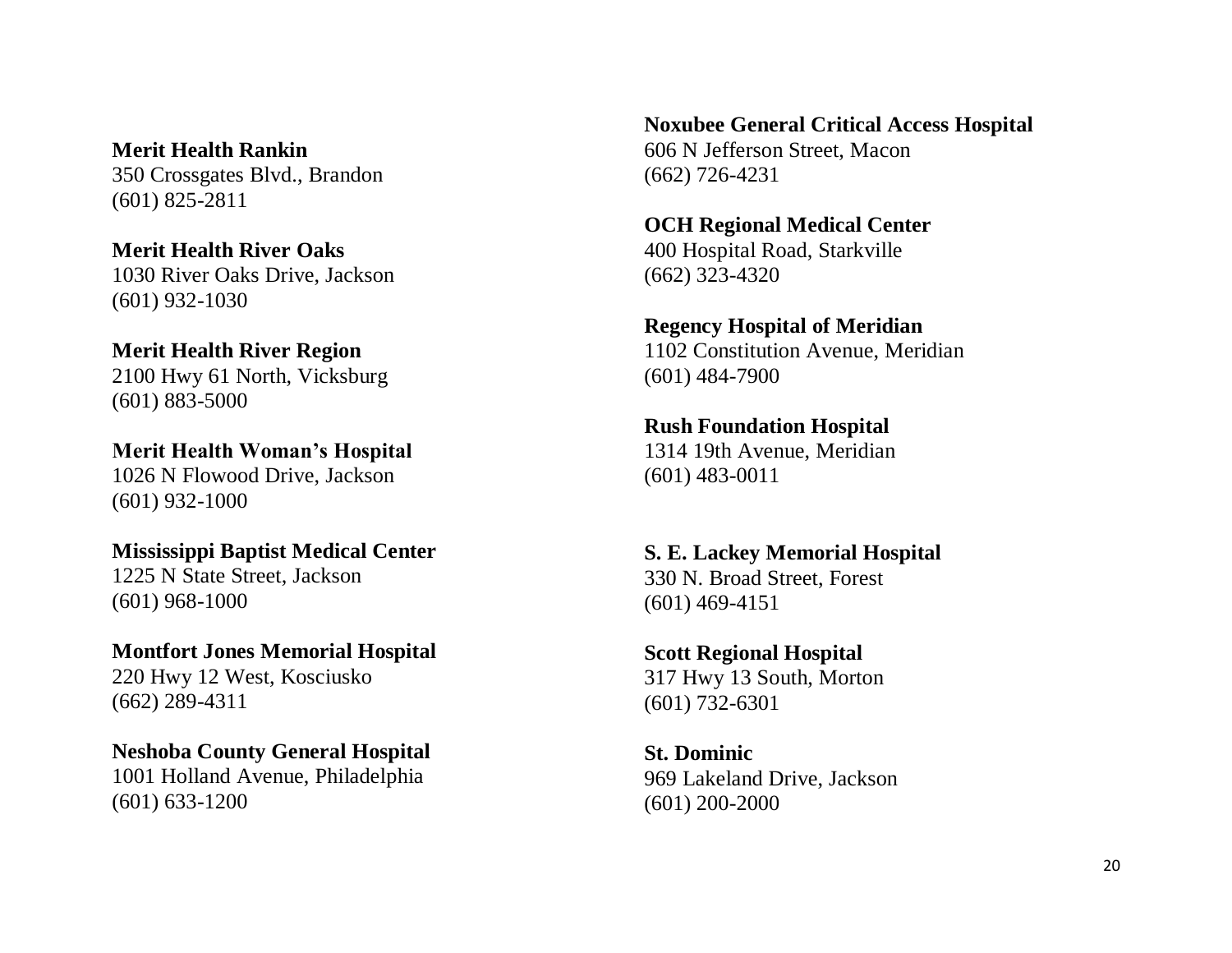**Sharkey - Issaquena Hospital**  47 S Fourth Street, Rolling Fork (601) 873 -4395

**Winston Medical Center**  562 Main, Louisville (662) 773 -6211

**University Hospital** 2500 N State Street, Jackson (601) 984 -1000

## **Southern Public Health Region Public Health Office**

1141 Bayview Ave., Suite 102, Biloxi (228) 436 -6770

#### **County Health Departments**

**Adams**  415 Hwy 61 N, Natchez (601) 445 -4601

**Amite**  1000 Irene Street, Liberty (601) 657 -8351

**Covington**  600 S Arrington, Collins (601) 765 -4291

**Forrest**  5008 Old Hwy 42, Hattiesburg (601) 583 -0291

**Franklin** 140 Mill Road, Bude (601) 384 -5871

**George**  166 West Ratliff Street, Lucedale (601) 947 -4217

**Greene** 1799 Davis Street, Leakesville (601) 394 -2389

**Hancock**  856 Hwy 90, Bay St. Louis (228) 467 -4510

**Harrison – Gulfport Clinic**  1102 45th Avenue, Gulfport (228) 863 -1036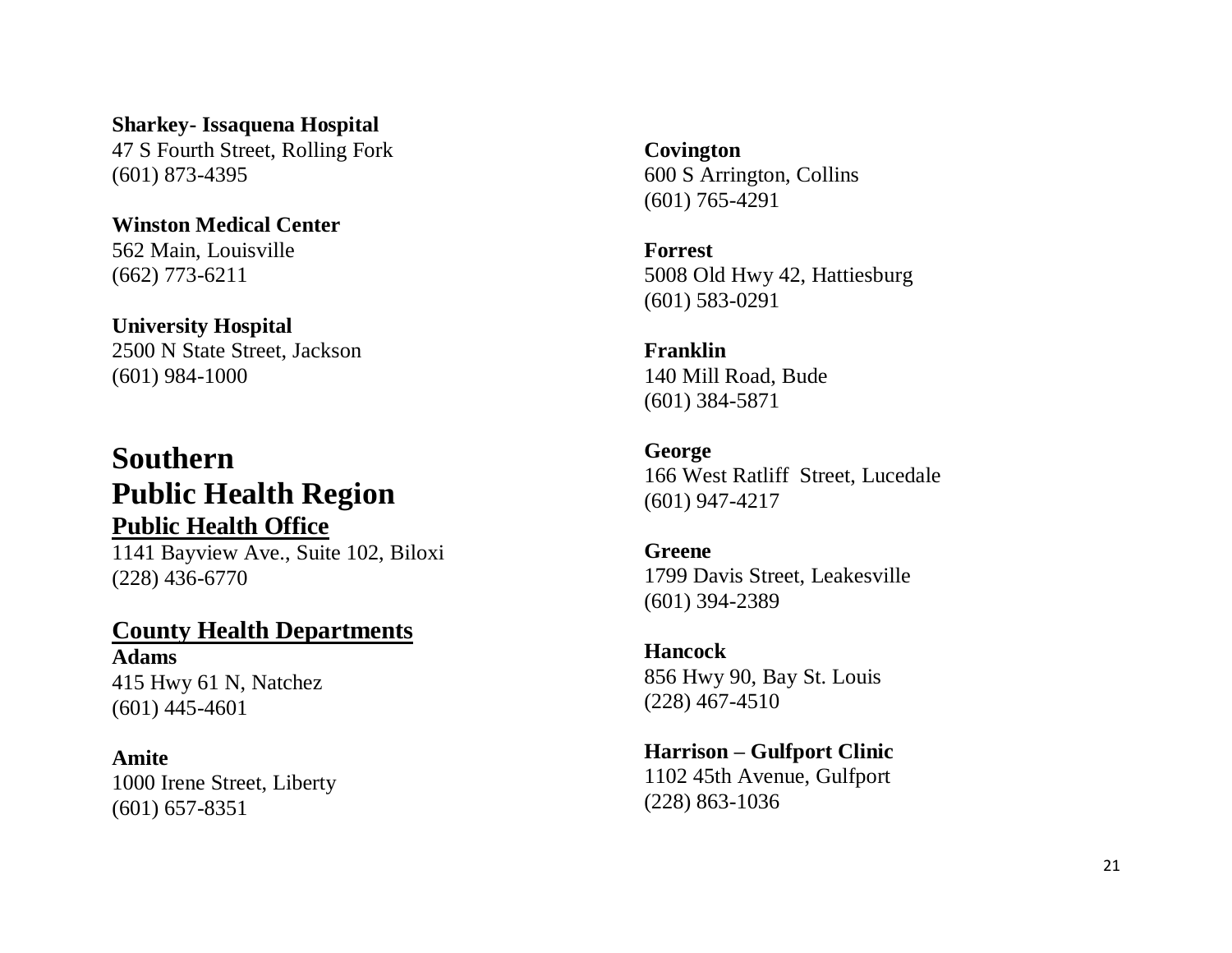**Jackson** 4600 Vega Street, Pascagoula (228) 762-1117

**Jefferson**

700 Main Street, Fayette (601) 786-3061

**Jefferson Davis**  1185-A Frontage Road, Prentiss (601) 792-5135

**Jones**  5168 Hwy 11 South, Laurel (601) 426-3258

**Lamar** 207 Main Street, Purvis (601) 794-1055

**Lawrence**  1230 Nola Road, Monticello (601) 587-2561

**Lincoln**  1212 Northpark Lane Northeast, Brookhaven (601) 833-3314

**Marion** 908 Sumrall Road, Columbia (601) 736-2676

**Pearl River** 7547 Hwy 11 North, Carriere (601) 798-6212

**Perry**  102 Main Street, New Augusta (601) 964-3288

**Pike**  114 E Presley Blvd., McComb (601) 684-1030

**Stone**  1510 Central Avenue East, Wiggins (601) 928-5293

**Walthall**  903 Union Road, Tylertown (601) 876-4924

**Wayne** 1100-A Cedar Street, Waynesboro (601) 735-2351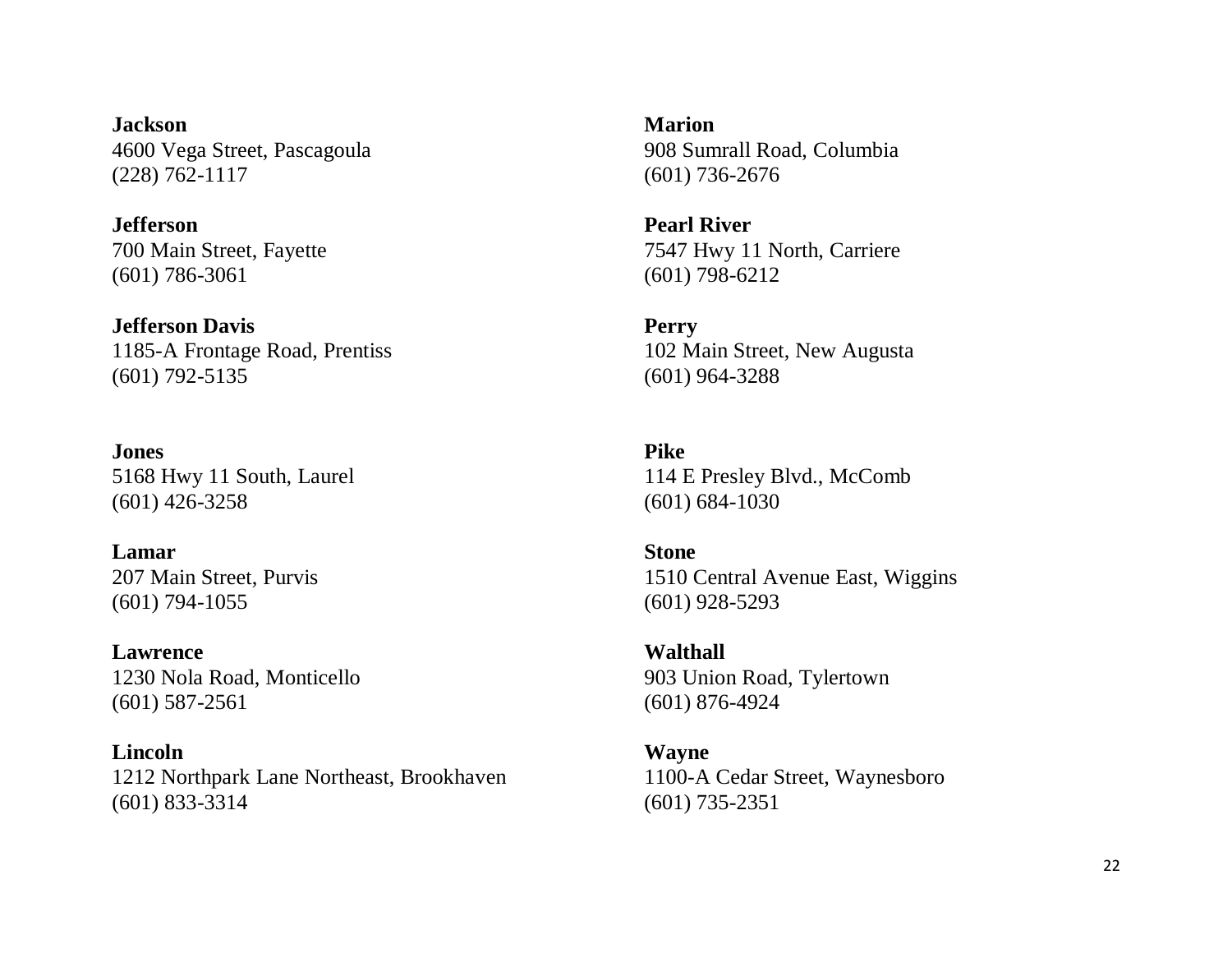**Wilkinson** 991 First South Street, Woodville (601) 888-4202

#### **Community Health Centers**

**Jefferson Comprehensive Health Center** 405 Main Street, Fayette (601) 786-3475

#### **Family Health Care Clinic**

113 Enochs Street, Tylertown (601) 876-3858 **Family Health Center, Inc.** 117 S. 11th Avenue, Laurel (601) 425-3033 *Satellite*

203 Broad Street, Sandersville (601) 426-9918

#### **Coastal Family Health Center**

1616 Williams Drive, Leakesville (601) 394-2381

#### *Satellite* **State Line Medical Center**

256 Main Street, State Line (601) 848-7912

**Southeast Mississippi Rural Health Initiative**  Hattiesburg (601) 545-8700

#### **Coastal Family Health Center (Administrative Office)** 1046 Division Street, Biloxi (228) 374-2494

#### **County Human Services Offices**

**Adams**  150 E Franklin Street, Natchez (601) 442-1481 **Amite** 185 Irene Street, Liberty (601) 657-8066

#### **Covington** 107 Arrington Drive, Collins (601) 765-6585

#### **Forrest**

1604 W Pine Street, Hattiesburg (601) 554-4350

#### **Franklin** 90 Mill Road, Bude (601) 384-5837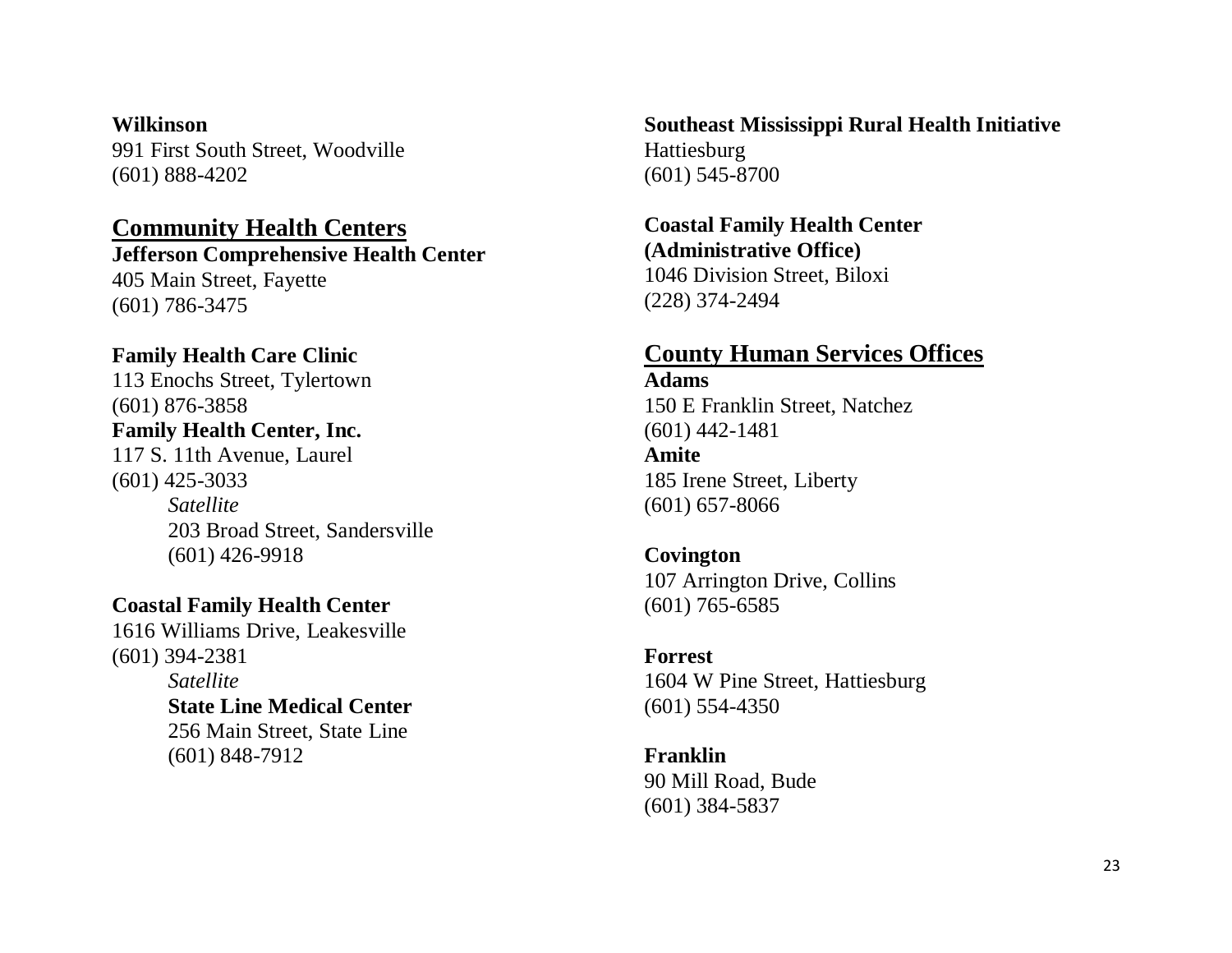**George**  38 London Street, Suite B, Lucedale (601) 947-7551

**Greene** 1008 Jackson Avenue, Leakesville (601) 394-2362

**Hancock**  856 Hwy 90, Suite D, Bay St. Louis (228) 467-4565

**Harrison** 10260 Larkin Smith Drive, Gulfport (228) 897-5600

**Jackson** 5343 Jefferson Avenue, Moss Point (228) 769-3275

**Jefferson** 235 Medgar Evers Blvd., Fayette (601) 786-3571

**Jefferson Davis**  1185B Frontage Road, Prentiss (601) 792-4206

**Jones** 5110 Hwy 11 North, Ellisville (601) 426-1200

**Lamar** 207 Main Street, Purvis (601) 794-1050

**Lawrence**  1200 Nola Road, Monticello (601) 587-7632

**Lincoln**  300 E Chickasaw Street, Brookhaven (601) 833-3311

**Marion** 511 S Main, Columbia (601) 736-6383

**Pearl River**  153 Savannah Millard Rd., Suite C, Poplarville (601) 403-2424

**Perry**  201 1st Street, New Augusta (601) 964-8374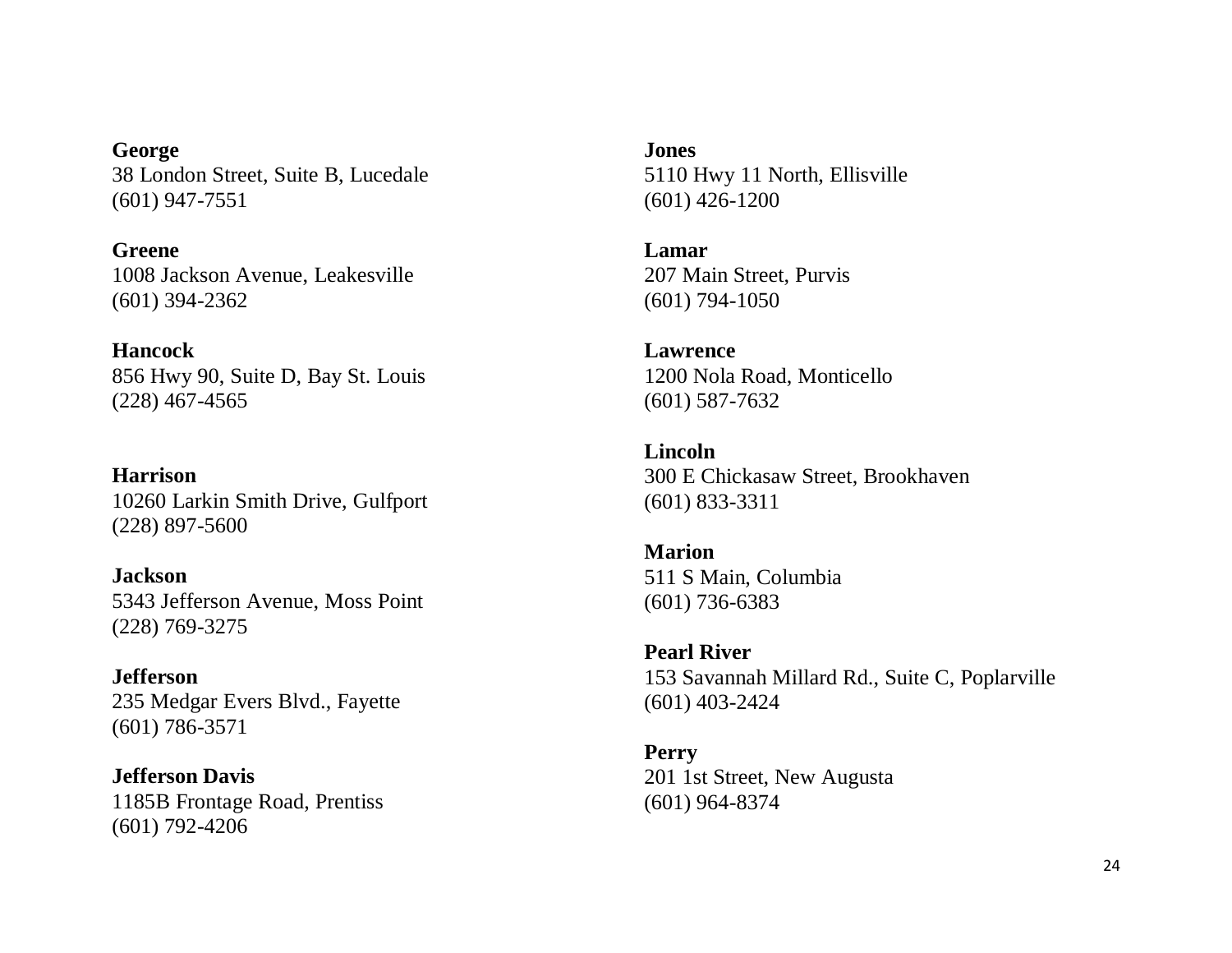**Pike**  1002 Warren Krout Road, McComb (601) 684-7100

**Stone** 

648 Fairgrounds Street, Wiggins (601) 928-4996

**Walthall**  901 Union Road, Tylertown (601) 876-2191

**Wayne** 1104A Cedar Street, Waynesboro (601) 735-4752

**Wilkinson** 1391 Hwy 61 South, Woodville (601) 888-4311

**Community Mental Health Centers**

**Pine Belt Mental Health Resources**  103 S 19th Avenue, Hattiesburg (601) 544-4641

**Southwest MS Mental Health Complex**  1701 White Street, McComb (601) 684-2173

**Gulf Coast Mental Health Services**  1600 Broad Avenue, Gulfport (228) 497-0690

**Singing River Services**  3407 Shamrock Court, Gautier (228) 497-0690

## **Crisis Pregnancy Centers**

**Crisis Pregnancy Center of Southwest Mississippi**  647 Delaware Avenue, McComb (601) 684-3987

**Lifeline Children's Services** 

7 Professional Parkway, Suite 103, Hattiesburg (601) 264-4984 (800) 875-5595

**Morning Star Pregnancy Care Center**  2204 24th Avenue, Gulfport (228) 864-4221

**Pregnancy and Maternity Counseling Canopy Children's Solutions**

(800) 388-6247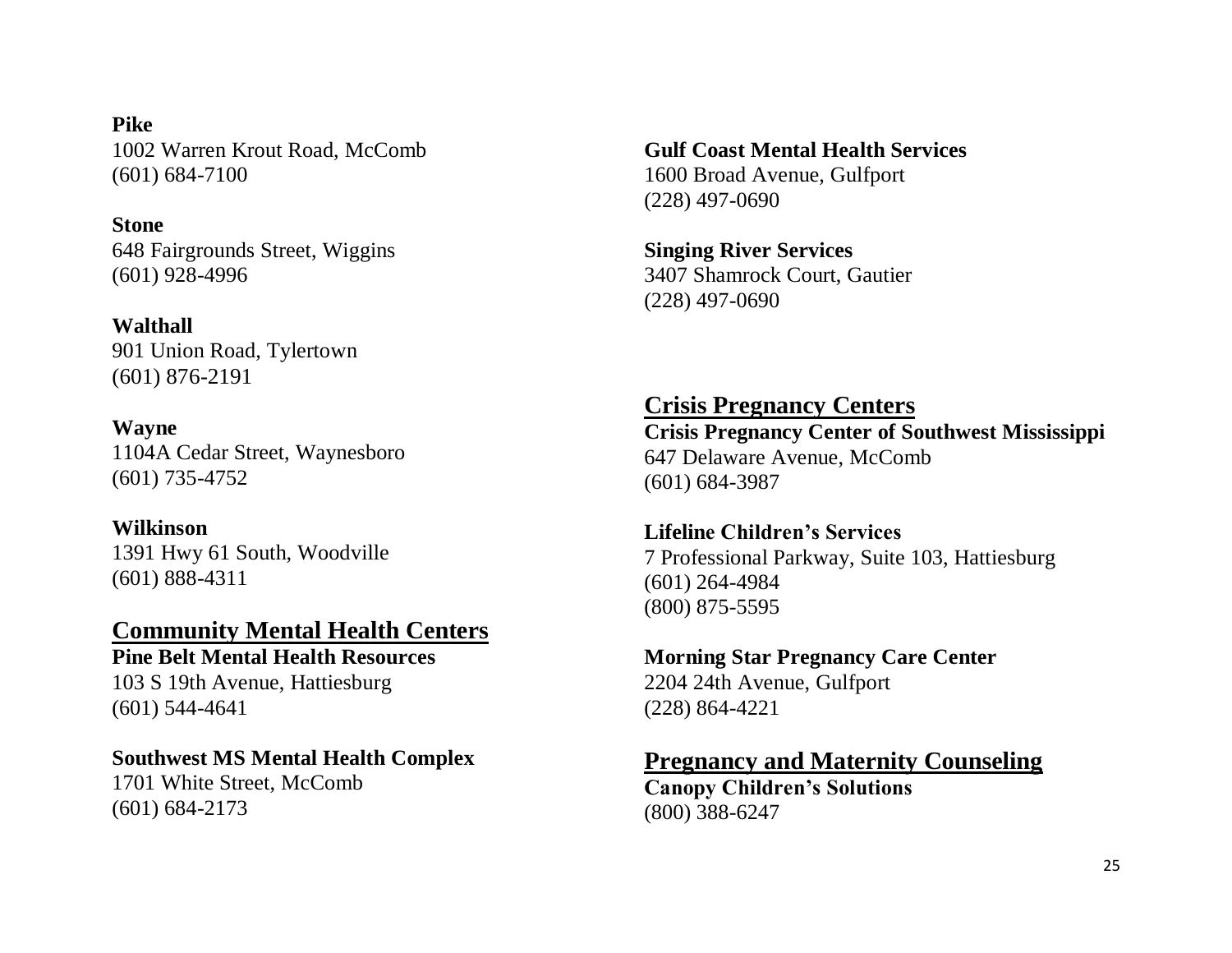**Catholic Charities**  109 S Union Street, Natchez (601) 442-4579

**Lifeline Children's Services**  7 Professional Parkway, Suite 103, Hattiesburg (601) 264-4984 (800) 875-5595

**Mississippi Children's Home Society**  (800) 388-6247

**Licensed Maternity Homes Catholic Charities**  (855) 847-0555

**Licensed Adoption Agencies**

**Canopy Children's Services**  (800) 388-6247

**Catholic Charities**  1 (800) 844-8655

**Catholic Diocese of Biloxi**  1450 North Street, Gulfport (228) 234-3903 or (228) 702-2131 [www.biloxidiocese.org](http://www.biloxidiocese.org/)

**Lifeline Children's Services**  7 Professional Parkway, Suite 103, Hattiesburg (601) 264-4984 (800) 875-5595

[www.lifelinechild.org](http://www.lifelinechild.org/)

**Mississippi Department of Child Protection Services**  (800) 821-9157

**Hospitals Covington County Hospital**  701 S Holly Street, Collins (601) 765-6711

**Field Memorial Community Hospital**  270 Main Street, Centerville (601) 645-5221

**Forrest General Hospital**  6051 U.S. Hwy 49 South, Hattiesburg (601) 288-7000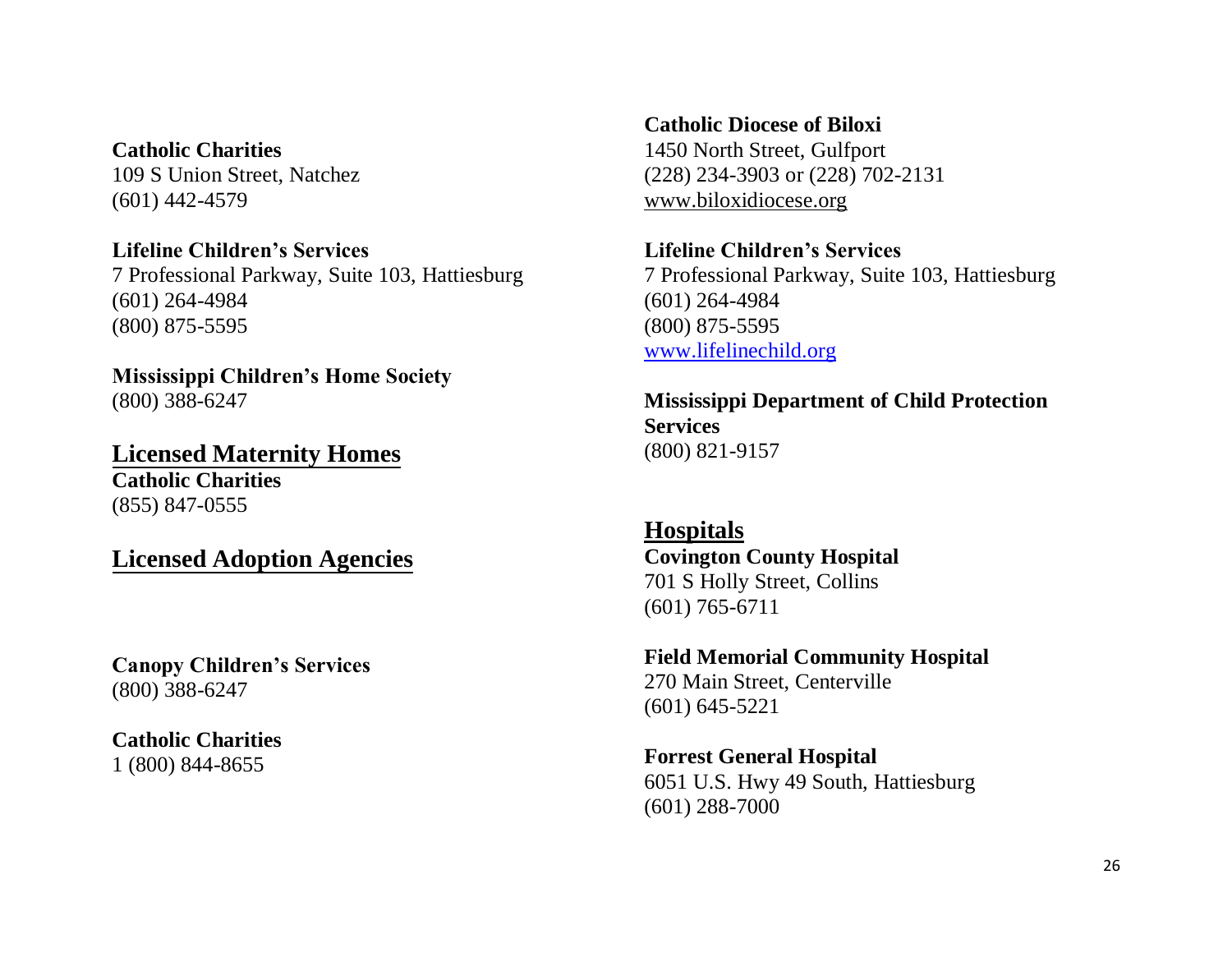**Franklin County Memorial Hospital** 

40 Union Church Road, Meadville (601) 384-5801

**Garden Park Community Hospital** 

15200 Community Road, Gulfport (228) 575-7000

#### **Hancock Medical Center**

149 Drinkwater Blvd., Bay St. Louis (228) 467-8600

#### **HealthSouth Rehabilitation Hospital of Gulfport**

4500 13th St., 3rd Fl., East Tower, Suite 900, Gulfport (228) 822-6965

#### **Highland Community Hospital**

130 Highlands Parkway, Picayune (601) 358-9400

**Jeff Davis Community Hospital**  1102 Rose Street, Prentiss (601) 792-4276

**Jefferson County Hospital** 

870 S Main Street, Fayette (601) 786-3401

**King's Daughters Hospital**  427 Hwy 51 North, Brookhaven (601) 833-6011

#### **Lawrence County Hospital**

1065 E Broad Street, Monticello (601) 587-4051

#### **Marion General Hospital**

1560 Sumrall Road, Columbia (601) 736-6303

**Memorial Hospital at Gulfport**  4500 13th Street, Gulfport (228) 867-4000

#### **Merit Health Biloxi**

150 Reynoir Street, Biloxi (228) 432-1571

**Merit Health Natchez** 54 Sgt. Prentiss Drive, Natchez (601) 443-2100

**Merit Health Wesley** 5001 Hardy Street, Hattiesburg (601) 268-8000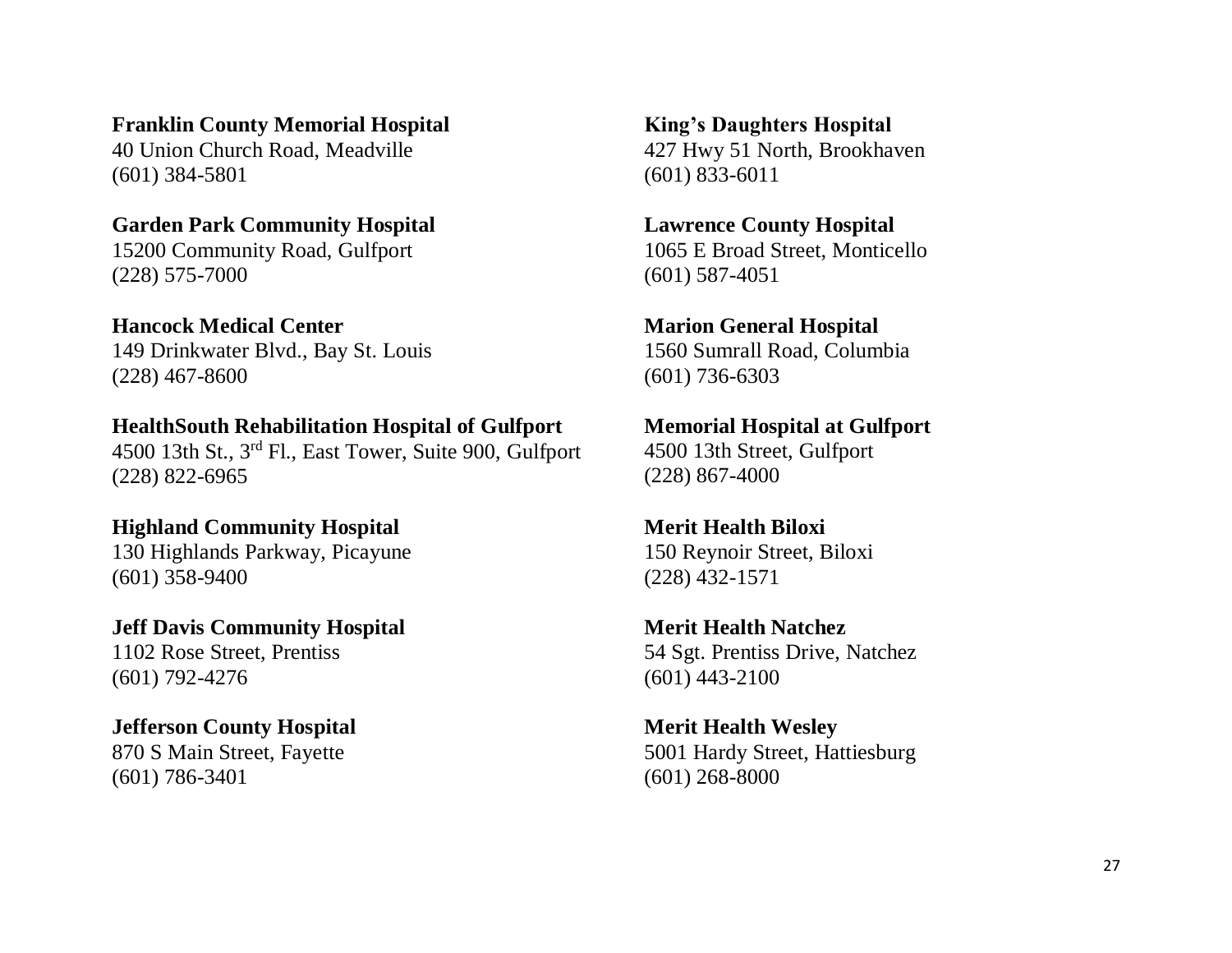**Pearl River County Hospital**  305 W Moody Street, Poplarville (601) 795-4543

**Perry County General Hospital**  206 Bay Avenue, Richton (601) 788-6316

#### **Ocean Springs Hospital**

3109 E Bienville Blvd., Ocean Springs (228) 818-1111

**Singing River Hospital**  2809 Denny Avenue, Pascagoula (228) 809-5000

#### **South Central Regional Medical Center**

1220 Jefferson, Laurel (601) 426-4000

#### **Southwest Mississippi Regional Medical Center**

215 Marion Avenue, McComb (601) 249-5500

#### **Stone County Hospital**

1434 E Central Avenue, Wiggins (601) 928-6600

**Walthall General Hospital**  100 Hospital Drive, Tylertown (601) 876-2122

#### **Wayne General Hospital**

950 Matthew Drive, Waynesboro (601) 735-5151

# **Out-of -State Facilities**

#### **Adoption Agencies**

**Acorn Adoption Agency, Inc.**  1 Sanctuary Blvd., Suite 301B Mandeville, LA 70471 (985) 626-3800 (985) 626-3801 Fax [www.acornadoption.info](http://www.acornadoption.info/)

#### **AGAPE Child and Family Services, Inc**.

3160 Directors Row Memphis, TN 38131 (901) 323-3600

#### **Beacon House Adoption Services, Inc.**

5917 Jones Creek Road, Suite 100B Baton Rouge, LA 70817 (225) 753-5551 1(888) 987-6300